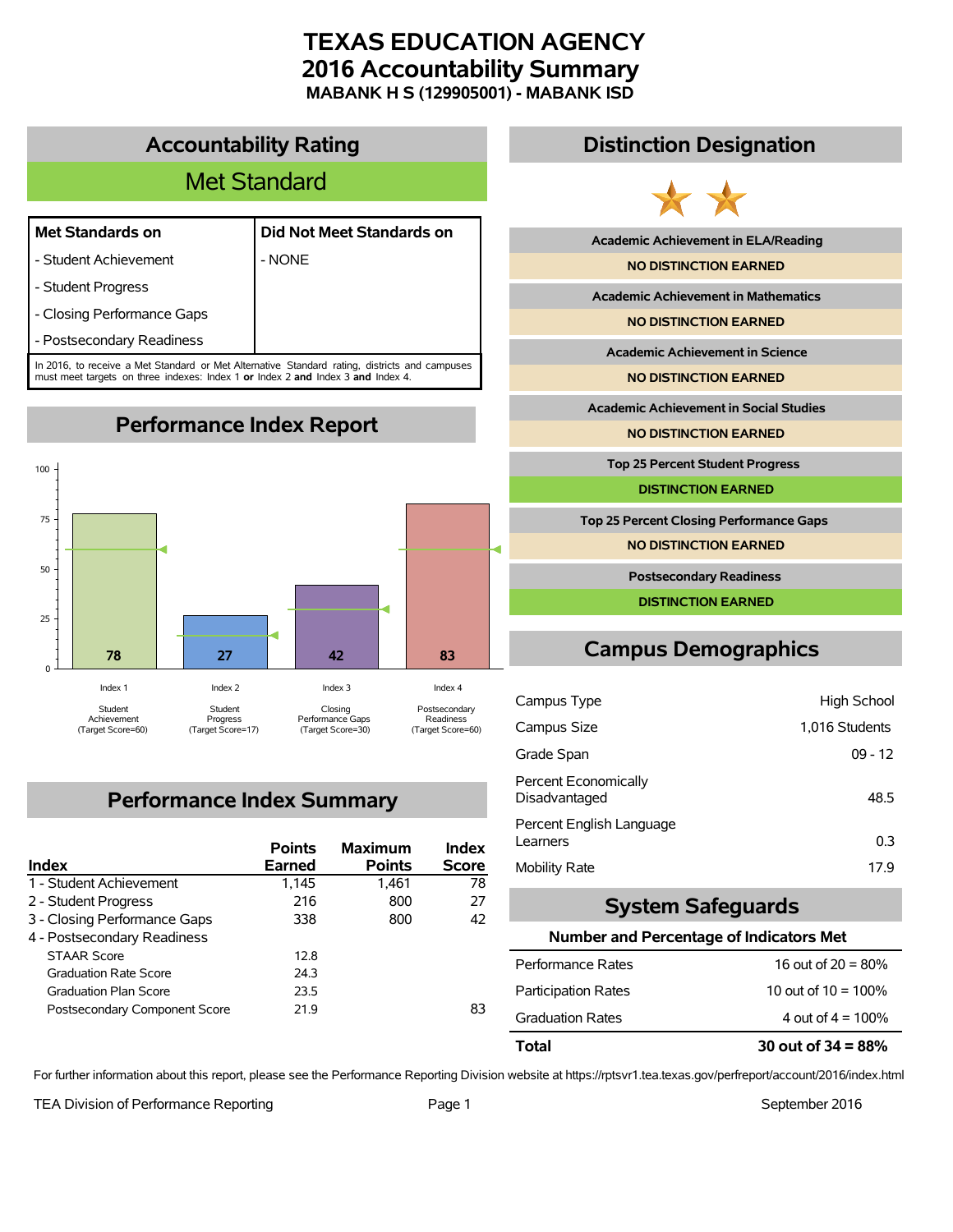# **TEXAS EDUCATION AGENCY 2016 Index 1: Student Achievement Calculation Report MABANK H S (129905001) - MABANK ISD**

|                                     |         |                    |                          |                |                |              | % Level II          |               |
|-------------------------------------|---------|--------------------|--------------------------|----------------|----------------|--------------|---------------------|---------------|
|                                     |         |                    |                          |                | <b>Social</b>  |              | <b>Satisfactory</b> | Index         |
|                                     | Reading | <b>Mathematics</b> | Writing                  | <b>Science</b> | <b>Studies</b> | <b>Total</b> | <b>Standard</b>     | <b>Points</b> |
| # at Level II Satisfactory Standard | 491     | 176                | $\overline{\phantom{a}}$ | 271            | 207            | 1,145        |                     |               |
| <b>Total Tests</b>                  | 692     | 225                | $\overline{\phantom{a}}$ | 308            | 236            | 1,461        | 78                  | 78            |
| Index 1 Score (Target $= 60$ )      |         |                    |                          |                |                |              |                     | 78            |

\* Indicates results are masked due to small numbers to protect student confidentiality.

- Indicates there are no students in the subject.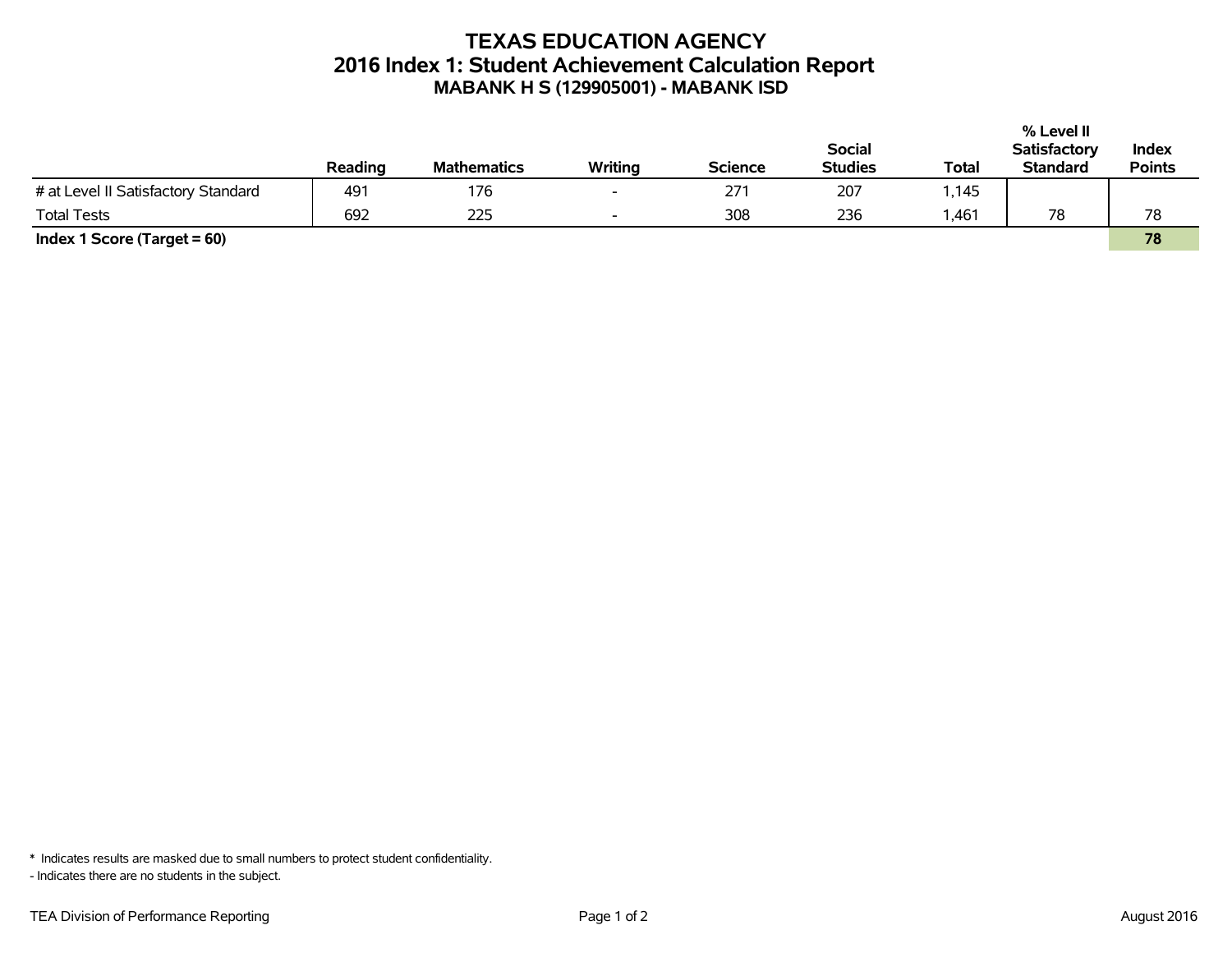## **TEXAS EDUCATION AGENCY 2016 Index 1: Student Achievement Data Table MABANK H S (129905001) - MABANK ISD**

|                                                                    | Two or          |                  |                 |       |                |                  |                          |                    |                |               |            |
|--------------------------------------------------------------------|-----------------|------------------|-----------------|-------|----------------|------------------|--------------------------|--------------------|----------------|---------------|------------|
|                                                                    | All             | African          |                 |       | American       |                  | <b>Pacific</b>           | <b>More</b>        | <b>Special</b> | Econ          |            |
|                                                                    | <b>Students</b> | American         | <b>Hispanic</b> | White | Indian         | Asian            | <b>Islander</b>          | Races              | Ed             | <b>Disadv</b> | <b>ELL</b> |
| 2016 STAAR Performance                                             |                 |                  |                 |       |                |                  |                          |                    |                |               |            |
| <b>All Subjects</b>                                                |                 |                  |                 |       |                |                  |                          |                    |                |               |            |
| Percent of Tests                                                   |                 |                  |                 |       |                |                  |                          |                    |                |               |            |
| % at Level II Satisfactory Standard                                | 78%             | 77%              | 81%             | 78%   | 100%           | $\ast$           | $\ast$                   | 69%                | 33%            | 75%           |            |
| Number of Tests                                                    |                 |                  |                 |       |                |                  |                          |                    |                |               |            |
| # at Level II Satisfactory Standard                                | 1,145           | 30               | 147             | 930   | $\overline{7}$ | $\ast$           | $\ast$                   | 25                 | 68             | 605           |            |
| <b>Total Tests</b>                                                 | 1,461           | 39               | 181             | 1,192 | $\overline{7}$ | $\ast$           | $\ast$                   | 36                 | 207            | 811           |            |
| Reading<br>Percent of Tests                                        |                 |                  |                 |       |                |                  |                          |                    |                |               |            |
| % at Level II Satisfactory Standard                                | 71%             | 59%              | 71%             | 71%   | $\ast$         | $\ast$           | $\ast$                   | 63%                | 18%            | 67%           | $\ast$     |
| Number of Tests                                                    |                 |                  |                 |       |                |                  |                          |                    |                |               |            |
| # at Level II Satisfactory Standard                                | 491             | 10               | 59              | 405   | $\ast$         | $\ast$<br>$\ast$ | $\ast$                   | 10                 | 18             | 250           |            |
| <b>Total Tests</b>                                                 | 692             | 17               | 83              | 569   | $\ast$         |                  | $\ast$                   | 16                 | 101            | 373           |            |
| <b>Mathematics</b><br>Percent of Tests                             |                 |                  |                 |       |                |                  | $\ast$                   | $\ast$             |                |               |            |
| % at Level II Satisfactory Standard                                | 78%             | 100%             | 79%             | 77%   | $\ast$         |                  |                          |                    | 47%            | 73%           |            |
| Number of Tests<br># at Level II Satisfactory Standard             | 176             | $\overline{7}$   | 23              | 141   | $\ast$         |                  | $\ast$                   | $\ast$             | 15             | 97            |            |
| <b>Total Tests</b>                                                 | 225             | $\overline{7}$   | 29              | 182   | $\ast$         |                  | $\ast$                   | $\ast$             | 32             | 133           |            |
|                                                                    |                 |                  |                 |       |                |                  |                          |                    |                |               |            |
| Writing<br>Percent of Tests<br>% at Level II Satisfactory Standard |                 |                  |                 |       |                |                  |                          |                    |                |               |            |
| Number of Tests                                                    |                 |                  |                 |       |                |                  |                          |                    |                |               |            |
| # at Level II Satisfactory Standard                                |                 |                  |                 |       |                |                  |                          |                    |                |               |            |
| <b>Total Tests</b>                                                 |                 |                  |                 |       |                |                  |                          |                    |                |               |            |
| <b>Science</b><br>Percent of Tests                                 |                 |                  |                 |       |                |                  |                          |                    |                |               |            |
| % at Level II Satisfactory Standard                                | 88%             | 90%              | 94%             | 88%   | $\ast$         |                  | $\ast$                   | 63%                | 48%            | 86%           | $\ast$     |
| Number of Tests                                                    |                 |                  |                 |       |                |                  |                          |                    |                |               |            |
| # at Level II Satisfactory Standard                                | 271             | $\mathsf 9$      | 34              | 220   | $\ast$         |                  | $\ast$                   | 5                  | 21             | 149           |            |
| <b>Total Tests</b>                                                 | 308             | 10               | 36              | 251   | $\ast$         |                  | $\ast$                   | 8                  | 44             | 173           |            |
| <b>Social Studies</b><br>Percent of Tests                          |                 |                  |                 |       |                |                  |                          |                    |                |               |            |
| % at Level II Satisfactory Standard                                | 88%             | $\ast$           | 94%             | 86%   |                |                  | $\overline{\phantom{a}}$ | 100%               | 47%            | 83%           |            |
| Number of Tests                                                    |                 |                  |                 |       |                |                  |                          |                    |                |               |            |
| # at Level II Satisfactory Standard                                | 207             | $\ast$<br>$\ast$ | 31              | 164   |                |                  |                          | $**$<br>$\ast\ast$ | 14             | 109           |            |
| <b>Total Tests</b>                                                 | 236             |                  | 33              | 190   |                |                  |                          |                    | 30             | 132           |            |

\* Indicates results are masked due to small numbers to protect student confidentiality.

\*\* When only one racial/ethnic group is masked, then the second smallest racial/ethnic group is masked (regardless of size).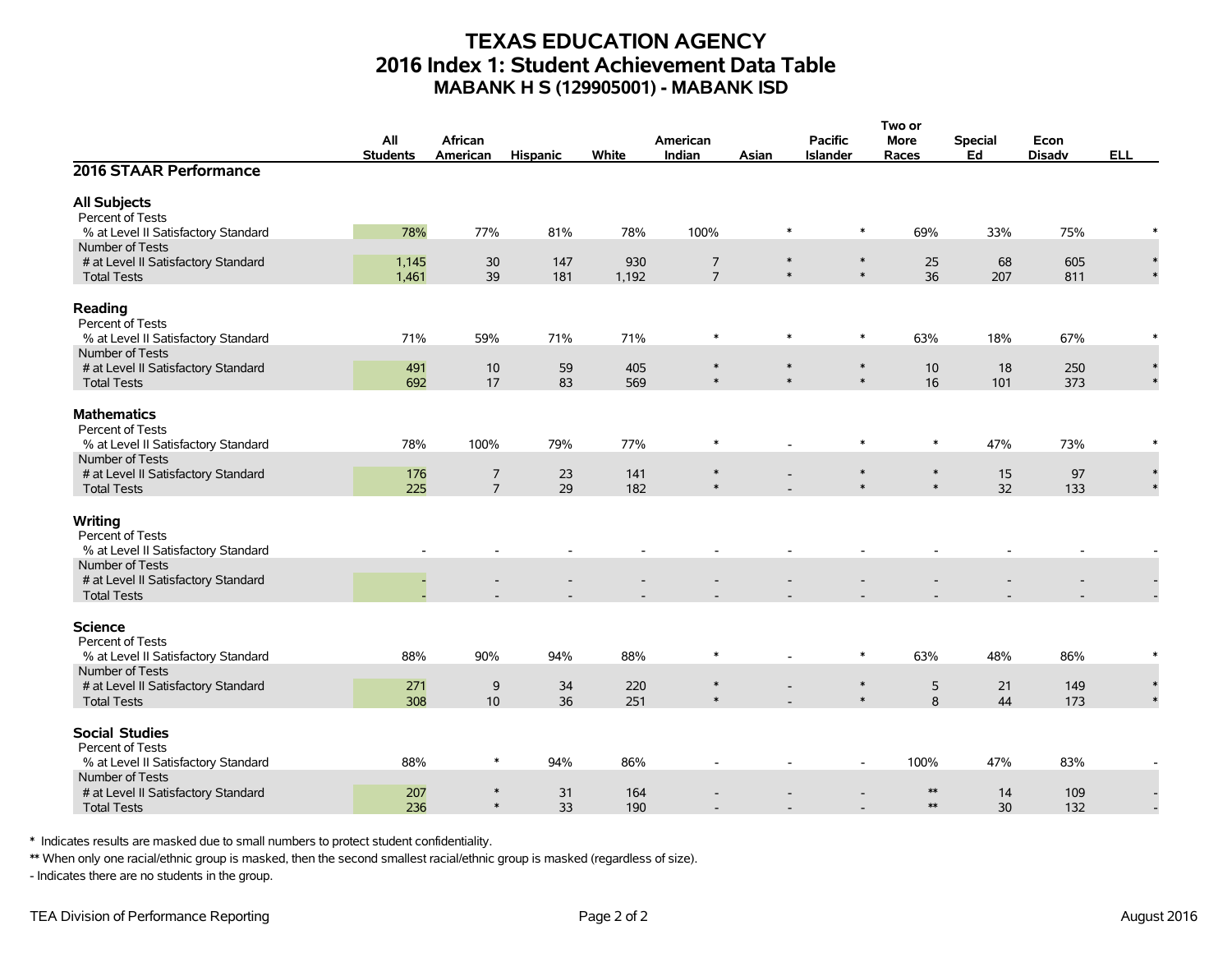# **TEXAS EDUCATION AGENCY 2016 Index 2: Student Progress Calculation Report MABANK H S (129905001) - MABANK ISD**

| <b>Overall Progress (All Subjects)</b> |                        |                     |          |       |                           |       |                            | Two or               |                      | ELL                              |                               |                                 |
|----------------------------------------|------------------------|---------------------|----------|-------|---------------------------|-------|----------------------------|----------------------|----------------------|----------------------------------|-------------------------------|---------------------------------|
| <b>STAAR Weighted Progress Rate</b>    | All<br><b>Students</b> | African<br>American | Hispanic | White | American<br><b>Indian</b> | Asian | Pacific<br><b>Islander</b> | <b>More</b><br>Races | <b>Special</b><br>Ed | (Current &<br><b>Monitored</b> ) | <b>Total</b><br><b>Points</b> | <b>Maximum</b><br><b>Points</b> |
| Number of Tests                        | 387                    |                     |          | 316   |                           |       |                            |                      | 40                   |                                  |                               |                                 |
| # Met or Exceeded Progress             | 195                    |                     |          | 171   |                           |       |                            |                      | 20                   |                                  |                               |                                 |
| # Exceeded Progress                    | 14                     |                     |          | 11    |                           |       |                            |                      |                      |                                  |                               |                                 |
| % Met or Exceeded Progress             | 50                     |                     |          | 54    |                           |       |                            |                      | 50                   |                                  |                               |                                 |
| % Exceeded Progress                    |                        |                     |          |       |                           |       |                            |                      | 15                   |                                  |                               |                                 |
| Total                                  | 54                     |                     | 40       | 57    |                           |       |                            |                      | 65                   |                                  | 216                           | 800                             |
| Index 2 Score (Target = $17$ )         |                        |                     |          |       |                           |       |                            |                      |                      |                                  |                               | 27 <sub>l</sub>                 |

\* Indicates results are masked due to small numbers to protect student confidentiality.

\*\* When only one racial/ethnic group is masked, then the second smallest racial/ethnic group is masked (regardless of size).

Blank cells above represent student group indicators that do not meet the minimum size criteria.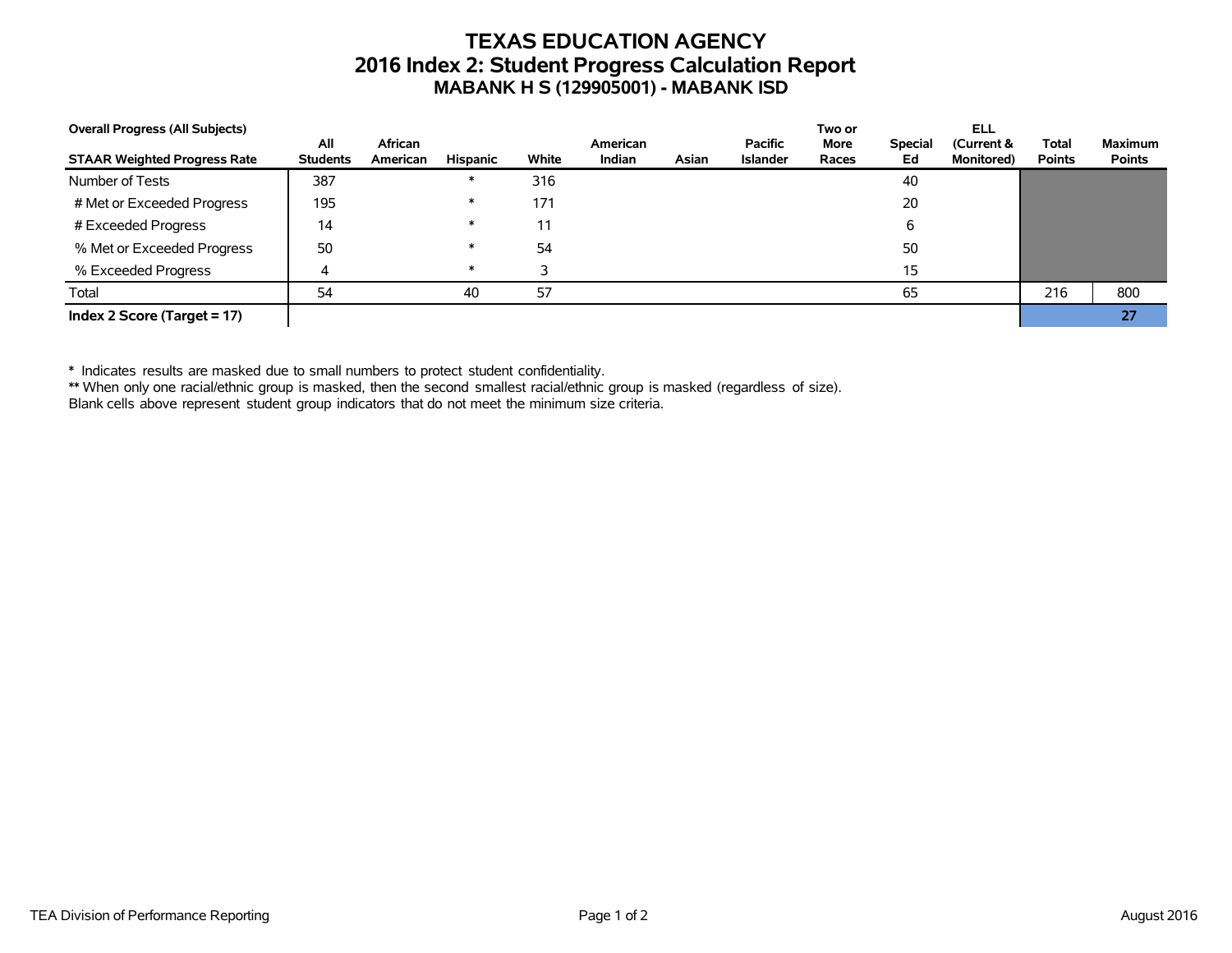## **TEXAS EDUCATION AGENCY 2016 Index 2: Student Progress Data Table MABANK H S (129905001) - MABANK ISD**

|                            |                 |          |                 |        |          |        |                 |                   |                | <b>ELL</b>       |            |
|----------------------------|-----------------|----------|-----------------|--------|----------|--------|-----------------|-------------------|----------------|------------------|------------|
|                            | All             | African  |                 |        | American |        | <b>Pacific</b>  | Two or            | <b>Special</b> | (Current &       | <b>ELL</b> |
|                            | <b>Students</b> | American | <b>Hispanic</b> | White  | Indian   | Asian  | <b>Islander</b> | <b>More Races</b> | Ed             | Monitored)       | (Current)  |
| 2016 STAAR Performance     |                 |          |                 |        |          |        |                 |                   |                |                  |            |
| <b>All Subjects</b>        |                 |          |                 |        |          |        |                 |                   |                |                  |            |
| Number of Tests            | 387             |          | $\star$         | 316    |          | $\ast$ |                 |                   | 40             |                  |            |
| # Met or Exceeded Progress | 195             |          | $\star$         | 171    | $\ast$   | $\ast$ |                 | $\star$           | 20             |                  | n/a        |
| # Exceeded Progress        | 14              |          | $\mathbf{r}$    | 11     | $\ast$   | $\ast$ |                 |                   |                |                  | n/a        |
| % Met or Exceeded Progress | 50%             |          | $\mathbf{r}$    | 54%    | $\ast$   | $\ast$ |                 | $\ast$            | 50%            |                  | n/a        |
| % Exceeded Progress        | 4%              |          | $\star$         | 3%     | $\ast$   | $\ast$ |                 | $\ast$<br>$\ast$  | 15%            |                  | n/a        |
| Reading                    |                 |          |                 |        |          |        |                 |                   |                |                  |            |
| Number of Tests            |                 |          |                 |        |          |        |                 |                   |                |                  |            |
| # Met or Exceeded Progress |                 |          | $\ast$          | $\ast$ | $\ast$   | $\ast$ |                 | $\ast$            |                | $\ast$           | n/a        |
| # Exceeded Progress        |                 |          | $\ast$          | $\ast$ | $\ast$   | $\ast$ |                 | $\ast$            |                | $\ast$<br>$\ast$ | n/a        |
| % Met or Exceeded Progress |                 | $\ast$   | $\ast$          | $\ast$ | $\ast$   | $\ast$ |                 | $\ast$            |                | $\ast$<br>$\ast$ | n/a        |
| % Exceeded Progress        |                 | $\ast$   | $\ast$          | $\ast$ | $\ast$   | $\ast$ |                 | $\ast$            |                | $\ast$           | n/a        |
| <b>Mathematics</b>         |                 |          |                 |        |          |        |                 |                   |                |                  |            |
| Number of Tests            | 154             |          |                 | 121    |          |        |                 |                   | 14             |                  |            |
| # Met or Exceeded Progress | 57              |          | $\ast$          | 46     | $\ast$   |        |                 | $\ast$<br>$\ast$  | 10             | $\ast$           | n/a        |
| # Exceeded Progress        | 10              |          | $\ast$          | 7      | $\ast$   |        |                 | $\ast$<br>$\ast$  | 5              | $\ast$           | n/a        |
|                            |                 |          |                 |        | $\star$  |        |                 | $\ast$            |                |                  |            |
| % Met or Exceeded Progress | 37%             |          | $\ast$          | 38%    |          |        |                 | $\ast$            | 71%            |                  | n/a        |
| % Exceeded Progress        | 6%              |          | $\ast$          | 6%     |          |        |                 | $\ast$<br>$\ast$  | 36%            |                  | n/a        |

\* Indicates results are masked due to small numbers to protect student confidentiality.

\*\* When only one racial/ethnic group is masked, then the second smallest racial/ethnic group is masked (regardless of size).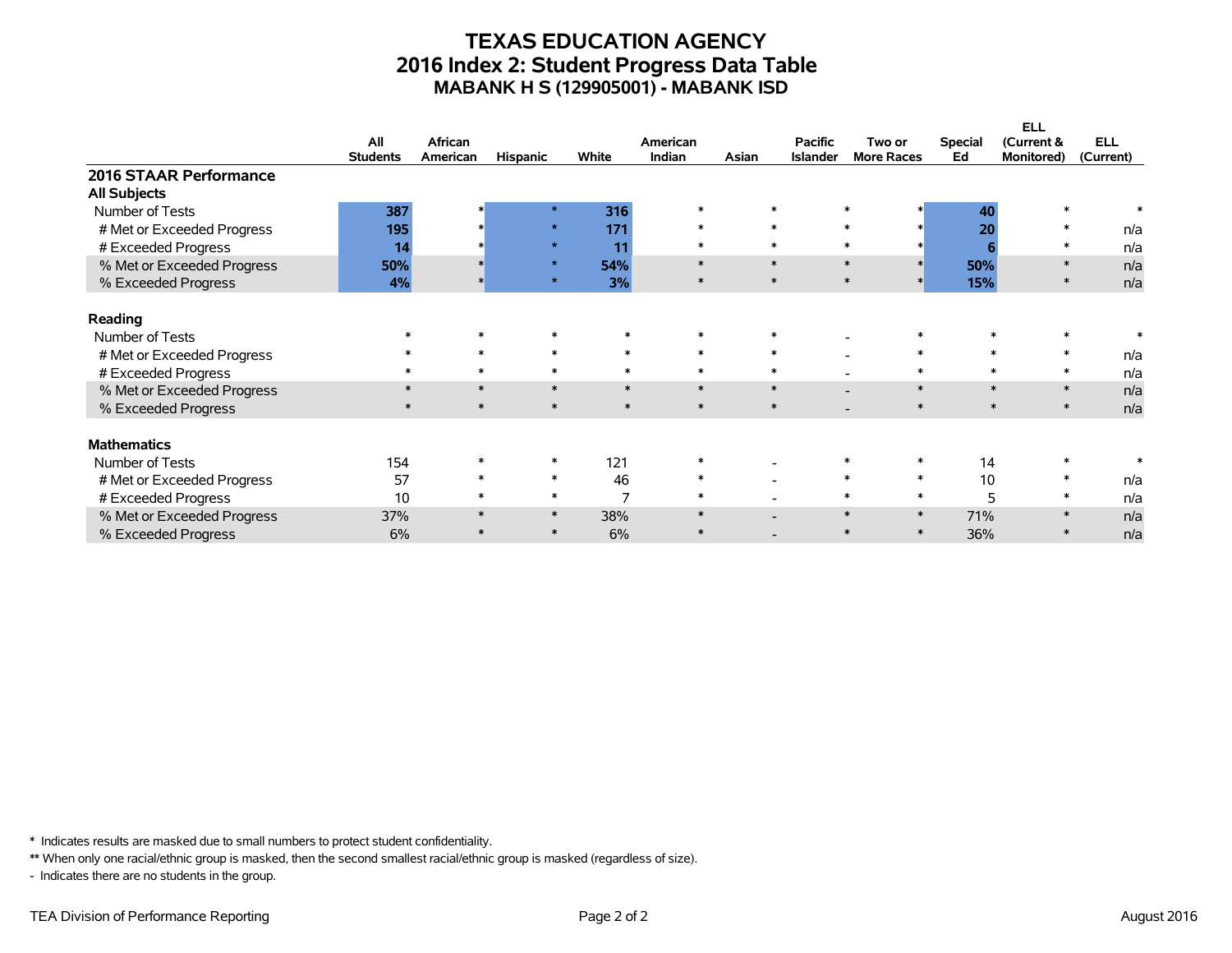### **TEXAS EDUCATION AGENCY 2016 Index 3: Closing Performance Gaps Calculation Report MABANK H S (129905001) - MABANK ISD**

### **Overall Performance**

| <b>STAAR Weighted Performance Rate</b> | Econ<br><b>Disadv</b> | <b>Total</b><br><b>Points</b> | <b>Maximum</b><br><b>Points</b> |
|----------------------------------------|-----------------------|-------------------------------|---------------------------------|
| Reading                                | 70                    | 70                            | 200                             |
| <b>Mathematics</b>                     | 78                    | 78                            | 200                             |
| Writing                                | 0                     | 0                             | 0                               |
| Science                                | 95                    | 95                            | 200                             |
| Social Studies                         | 95                    | 95                            | 200                             |
| Total                                  |                       | 338                           | 800                             |
| Index $3$ Score (Target = 30)          |                       |                               | 42                              |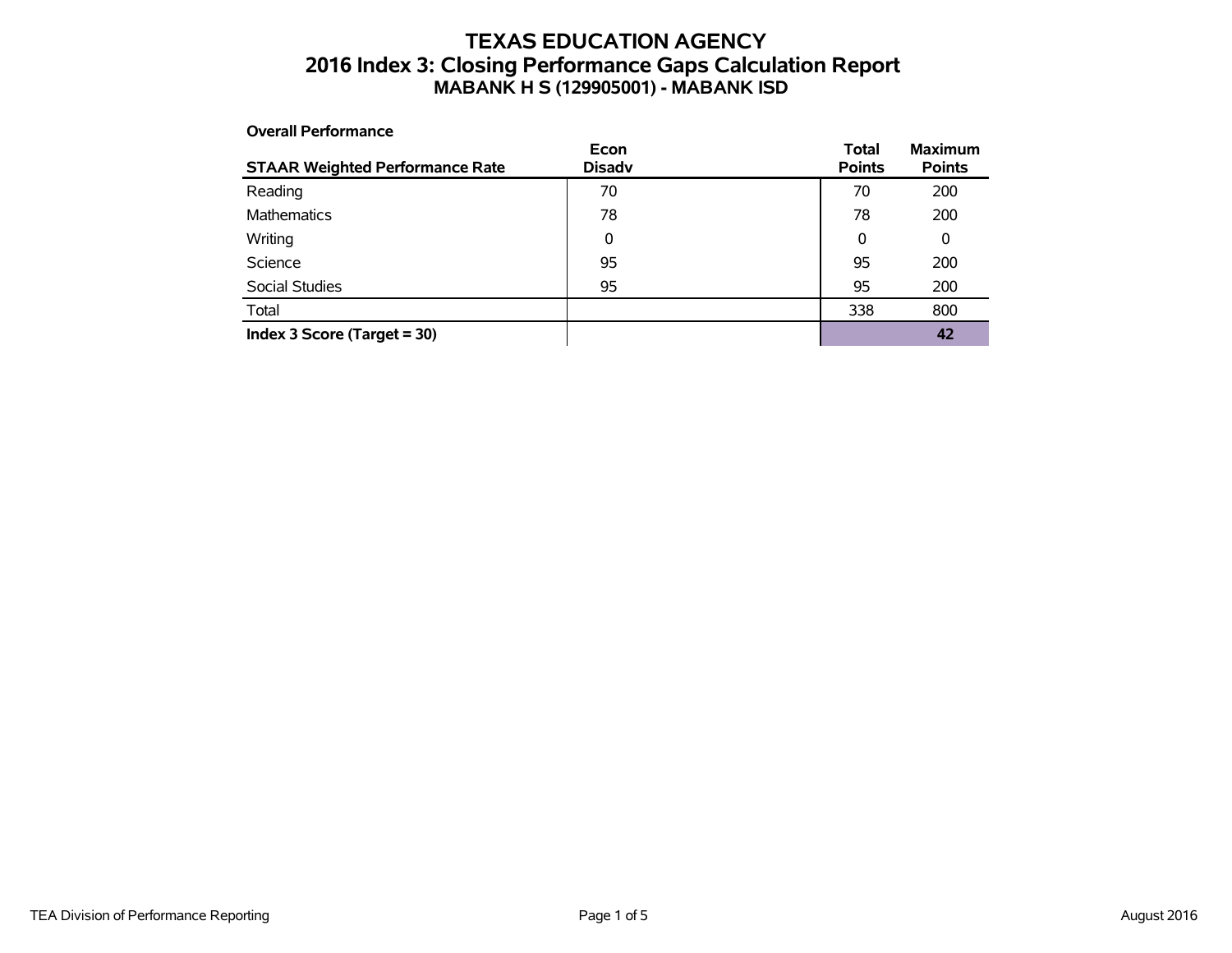## **TEXAS EDUCATION AGENCY 2016 Index 3: Closing Performance Gaps Calculation Report MABANK H S (129905001) - MABANK ISD**

**Reading Performance**

|                                          | Econ          | <b>Total</b>  | <b>Maximum</b> |
|------------------------------------------|---------------|---------------|----------------|
| <b>STAAR Weighted Performance Rate</b>   | <b>Disady</b> | <b>Points</b> | <b>Points</b>  |
| Number of Tests                          | 371           |               |                |
| # Level II Satisfactory Standard         | 248           |               |                |
| # Advanced Standard                      | 10            |               |                |
| % Level II Satisfactory Standard         | 67            |               |                |
| % Advanced Standard                      | 3             |               |                |
| <b>Reading Weighted Performance Rate</b> | 70            | 70            | 200            |

#### **Mathematics Performance**

|                                              | Econ          | <b>Total</b>  | <b>Maximum</b> |
|----------------------------------------------|---------------|---------------|----------------|
| <b>STAAR Weighted Performance Rate</b>       | <b>Disady</b> | <b>Points</b> | <b>Points</b>  |
| Number of Tests                              | 132           |               |                |
| # Level II Satisfactory Standard             | 96            |               |                |
| # Advanced Standard                          | 6             |               |                |
| % Level II Satisfactory Standard             | 73            |               |                |
| % Advanced Standard                          | 5             |               |                |
| <b>Mathematics Weighted Performance Rate</b> | 78            | 78            | 200            |

#### **Writing Performance**

|                                          | Econ                     | <b>Total</b>  | <b>Maximum</b> |
|------------------------------------------|--------------------------|---------------|----------------|
| <b>STAAR Weighted Performance Rate</b>   | <b>Disadv</b>            | <b>Points</b> | <b>Points</b>  |
| Number of Tests                          |                          |               |                |
| # Level II Satisfactory Standard         |                          |               |                |
| # Advanced Standard                      |                          |               |                |
| % Level II Satisfactory Standard         | $\overline{\phantom{0}}$ |               |                |
| % Advanced Standard                      | $\overline{\phantom{0}}$ |               |                |
| <b>Writing Weighted Performance Rate</b> |                          |               |                |

\* Indicates results are masked due to small numbers to protect student confidentiality.

\*\* When only one racial/ethnic group is masked, then the second smallest racial/ethnic group is masked (regardless of size).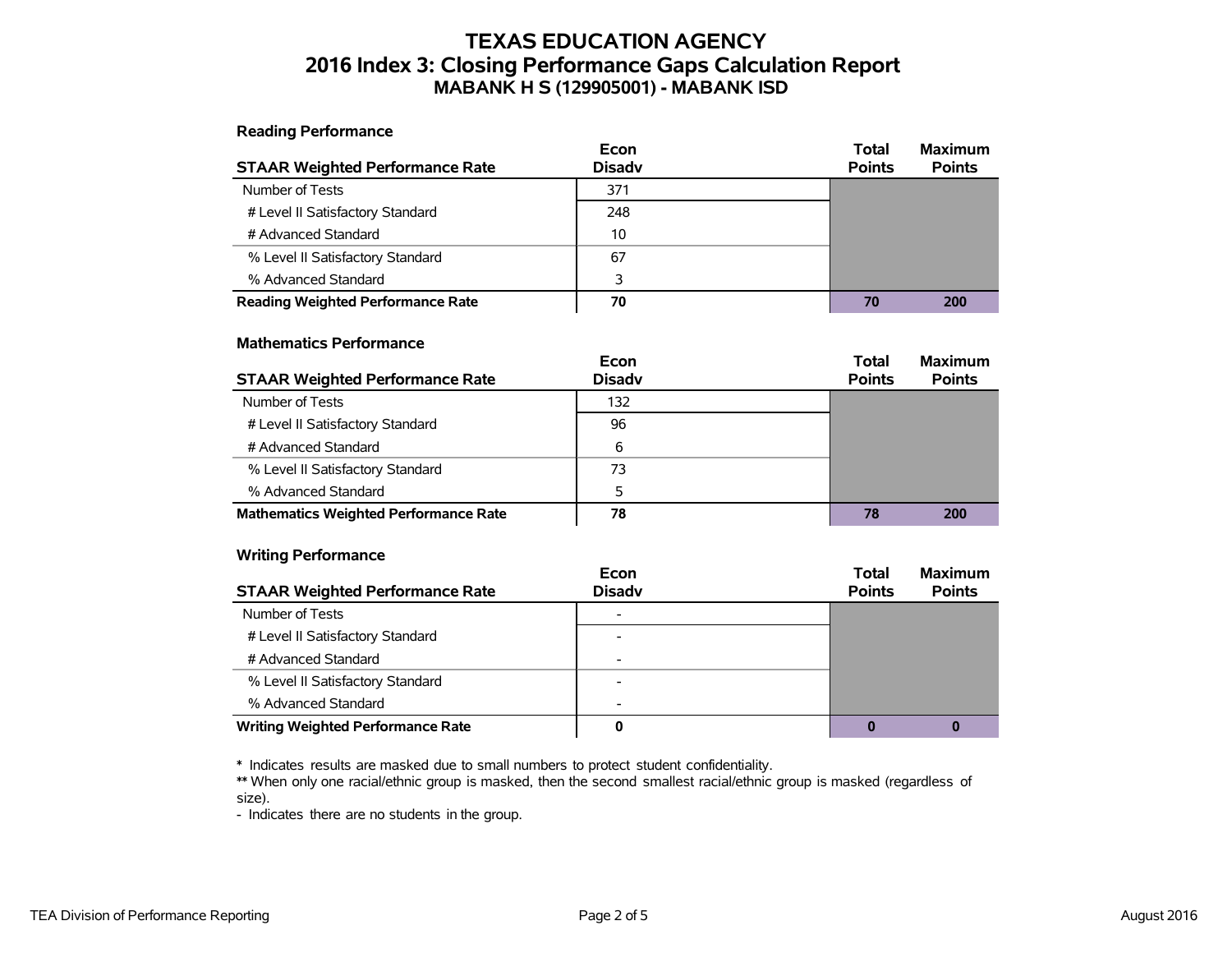### **TEXAS EDUCATION AGENCY 2016 Index 3: Closing Performance Gaps Calculation Report MABANK H S (129905001) - MABANK ISD**

#### **Science Performance**

|                                          | Econ          | Total         | <b>Maximum</b> |
|------------------------------------------|---------------|---------------|----------------|
| <b>STAAR Weighted Performance Rate</b>   | <b>Disadv</b> | <b>Points</b> | <b>Points</b>  |
| Number of Tests                          | 173           |               |                |
| # Level II Satisfactory Standard         | 149           |               |                |
| # Advanced Standard                      | 15            |               |                |
| % Level II Satisfactory Standard         | 86            |               |                |
| % Advanced Standard                      | 9             |               |                |
| <b>Science Weighted Performance Rate</b> | 95            | 95            | 200            |

#### **Social Studies Performance**

|                                          | Econ          | <b>Total</b>  | <b>Maximum</b> |
|------------------------------------------|---------------|---------------|----------------|
| <b>STAAR Weighted Performance Rate</b>   | <b>Disadv</b> | <b>Points</b> | <b>Points</b>  |
| Number of Tests                          | 132           |               |                |
| # Level II Satisfactory Standard         | 109           |               |                |
| # Advanced Standard                      | 16            |               |                |
| % Level II Satisfactory Standard         | 83            |               |                |
| % Advanced Standard                      | 12            |               |                |
| Social Studies Weighted Performance Rate | 95            | 95            | 200            |

\* Indicates results are masked due to small numbers to protect student confidentiality.

\*\* When only one racial/ethnic group is masked, then the second smallest racial/ethnic group is masked (regardless of size).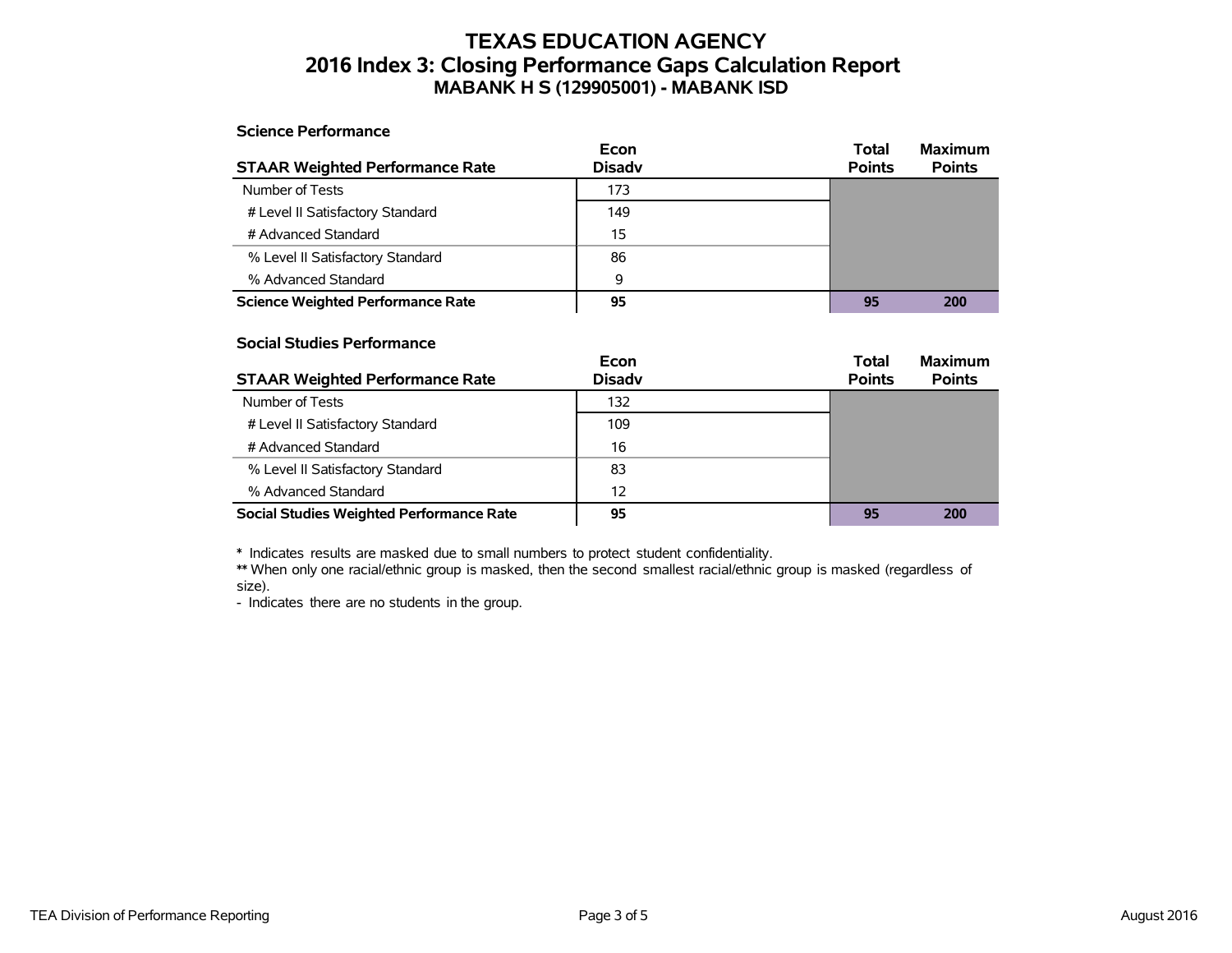### **TEXAS EDUCATION AGENCY 2016 Index 3: Closing Performance Gaps Data Table MABANK H S (129905001) - MABANK ISD**

|                                                                                        | African<br>American | <b>Hispanic</b>  | White                 | American<br>Indian | Asian            | <b>Pacific</b><br><b>Islander</b> | Two or<br>More<br>Races |                       |
|----------------------------------------------------------------------------------------|---------------------|------------------|-----------------------|--------------------|------------------|-----------------------------------|-------------------------|-----------------------|
| 2015 STAAR Performance - Used for Determining Lowest Performing Racial/Ethnic Group(s) |                     |                  |                       |                    |                  |                                   |                         |                       |
| <b>All Subjects</b><br>Percent of Tests<br>% Phase-in Satisfactory Standard            |                     | $\blacksquare$   | 77%                   |                    |                  |                                   |                         |                       |
| Number of Tests<br><b>Total Tests</b>                                                  | 16                  | 160              | 1,063                 | 13                 | 10               |                                   | 35                      |                       |
| Reading<br>Number of Tests                                                             |                     |                  |                       |                    |                  |                                   |                         |                       |
| <b>Total Tests</b>                                                                     | 10                  | 79               | 521                   | $\ast$             | $\ast$           |                                   | 18                      |                       |
| <b>Mathematics</b><br>Number of Tests<br><b>Total Tests</b>                            | $\ast$              | 20               | 139                   | $\ast$             | $\ast$           |                                   |                         |                       |
|                                                                                        |                     |                  |                       |                    |                  |                                   | Two or                  |                       |
|                                                                                        | African<br>American | <b>Hispanic</b>  | White                 | American<br>Indian | Asian            | <b>Pacific</b><br><b>Islander</b> | <b>More</b><br>Races    | Econ<br><b>Disadv</b> |
| 2016 STAAR Performance                                                                 |                     |                  |                       |                    |                  |                                   |                         |                       |
| Reading<br>Percent of Tests                                                            |                     |                  |                       |                    |                  |                                   |                         |                       |
| % Level II Satisfactory Standard<br>% Advanced Standard                                | $\ast$<br>$\ast$    | $\ast$<br>$\ast$ | 71%<br>5%             | $\ast$<br>$\ast$   | $\ast$<br>$\ast$ | $\ast$<br>$\ast$                  |                         | 67%<br>3%             |
| Number of Tests<br># Level II Satisfactory Standard<br># Advanced Standard             | $\ast$<br>$\ast$    | $\ast$<br>$\ast$ | 405<br>27             | $\ast$<br>$\ast$   | $\ast$<br>$\ast$ | $\ast$<br>$\ast$                  |                         | 248<br>10             |
| <b>Total Tests</b>                                                                     | $\ast$              | $\ast$           | 569                   | $\ast$             | $\ast$           | $\ast$                            |                         | 371                   |
| <b>Mathematics</b><br>Percent of Tests                                                 |                     |                  |                       |                    |                  |                                   |                         |                       |
| % Level II Satisfactory Standard<br>% Advanced Standard                                | $\ast$<br>$\ast$    | $\ast$<br>$\ast$ | 77%<br>5%             | $\ast$<br>$\ast$   |                  | $\ast$<br>$\ast$                  |                         | 73%<br>5%             |
| Number of Tests<br># Level II Satisfactory Standard<br># Advanced Standard             | $\ast$              |                  | 141<br>$\overline{9}$ | ∗                  |                  |                                   |                         | 96<br>6               |
| <b>Total Tests</b>                                                                     | $\ast$              | $\ast$           | 182                   | $\ast$             |                  | $\ast$                            |                         | 132                   |

\* Indicates results are masked due to small numbers to protect student confidentiality.

\*\* When only one racial/ethnic group is masked, then the second smallest racial/ethnic group is masked (regardless of size).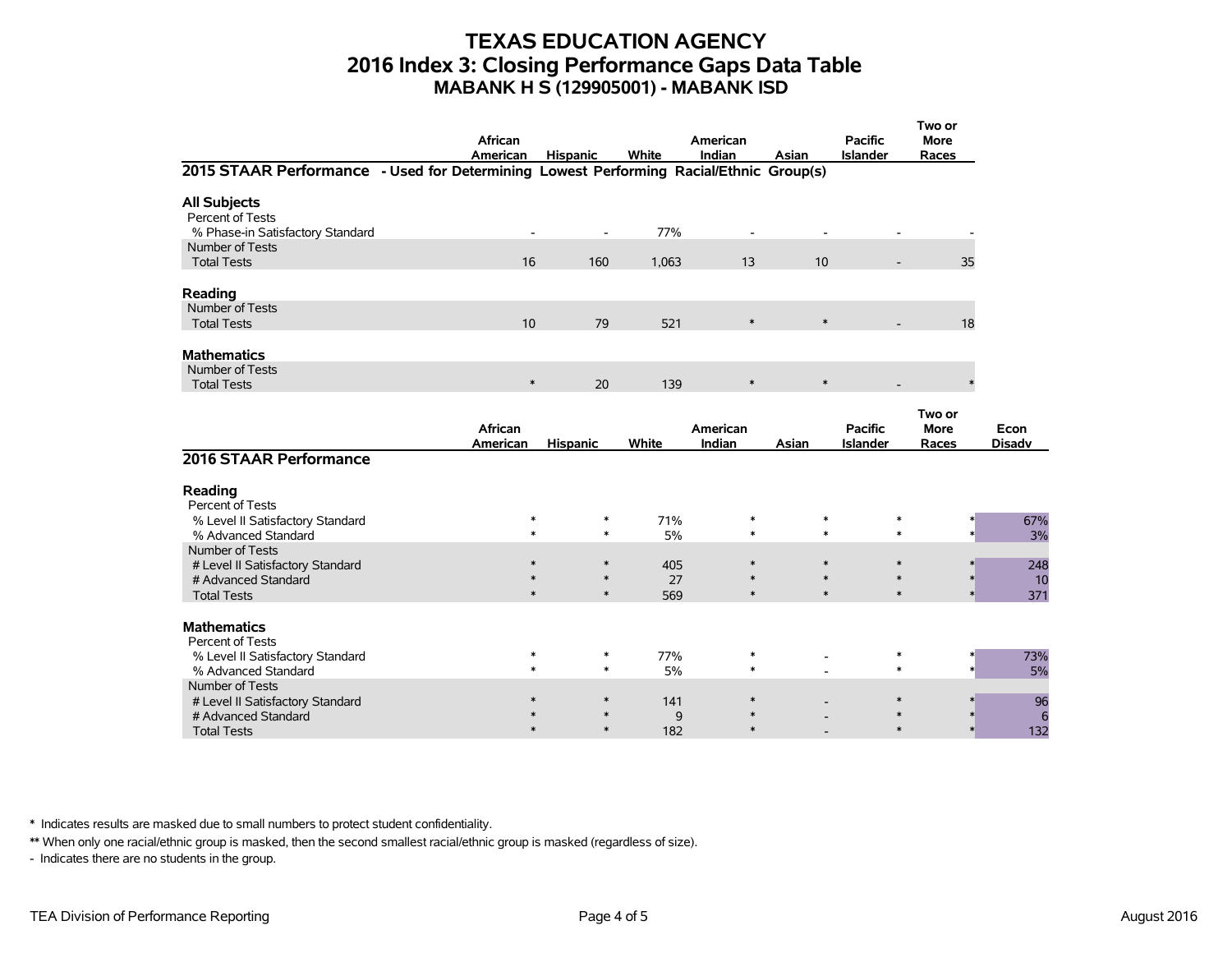### **TEXAS EDUCATION AGENCY 2016 Index 3: Closing Performance Gaps Data Table MABANK H S (129905001) - MABANK ISD**

|                                                         |          |                 |            |          |       |                 | Two or      |               |
|---------------------------------------------------------|----------|-----------------|------------|----------|-------|-----------------|-------------|---------------|
|                                                         | African  |                 |            | American |       | <b>Pacific</b>  | <b>More</b> | Econ          |
|                                                         | American | <b>Hispanic</b> | White      | Indian   | Asian | <b>Islander</b> | Races       | <b>Disadv</b> |
| 2016 STAAR Performance                                  |          |                 |            |          |       |                 |             |               |
| Writing                                                 |          |                 |            |          |       |                 |             |               |
| Percent of Tests                                        |          |                 |            |          |       |                 |             |               |
| % Level II Satisfactory Standard                        |          |                 |            |          |       |                 |             |               |
| % Advanced Standard                                     |          |                 |            |          |       |                 |             |               |
| Number of Tests                                         |          |                 |            |          |       |                 |             |               |
| # Level II Satisfactory Standard                        |          |                 |            |          |       |                 |             |               |
| # Advanced Standard                                     |          |                 |            |          |       |                 |             |               |
| <b>Total Tests</b>                                      |          |                 |            |          |       |                 |             |               |
| <b>Science</b>                                          |          |                 |            |          |       |                 |             |               |
| Percent of Tests                                        |          |                 |            |          |       |                 |             |               |
| % Level II Satisfactory Standard                        | $\ast$   | $\ast$          | 88%        | $\ast$   |       |                 | $\ast$      | 86%           |
| % Advanced Standard                                     | $\ast$   | $\ast$          | 12%        | $\ast$   |       |                 | $\ast$      | 9%            |
| Number of Tests                                         |          |                 |            |          |       |                 |             |               |
| # Level II Satisfactory Standard                        | $\ast$   | $\ast$          | 220        | $\ast$   |       | $\ast$          |             | 149           |
| # Advanced Standard                                     | $\ast$   | $\ast$          | 30         | $\ast$   |       | $\ast$          |             | 15<br>$*$     |
| <b>Total Tests</b>                                      | $\ast$   | $\ast$          | 251        | $\ast$   |       |                 | $\ast$      | 173<br>$\ast$ |
|                                                         |          |                 |            |          |       |                 |             |               |
| <b>Social Studies</b>                                   |          |                 |            |          |       |                 |             |               |
| Percent of Tests                                        | ∗        |                 |            |          |       |                 |             |               |
| % Level II Satisfactory Standard<br>% Advanced Standard | $\ast$   | 94%<br>21%      | 86%<br>13% |          |       |                 |             | 83%<br>12%    |
| Number of Tests                                         |          |                 |            |          |       |                 |             |               |
| # Level II Satisfactory Standard                        | $\ast$   | 31              | 164        |          |       |                 |             | 109           |
| # Advanced Standard                                     | $\ast$   | $\overline{7}$  | 25         |          |       |                 |             | 16<br>$\ast$  |
| <b>Total Tests</b>                                      | $*$      | 33              | 190        |          |       |                 |             | 132           |

\* Indicates results are masked due to small numbers to protect student confidentiality.

\*\* When only one racial/ethnic group is masked, then the second smallest racial/ethnic group is masked (regardless of size).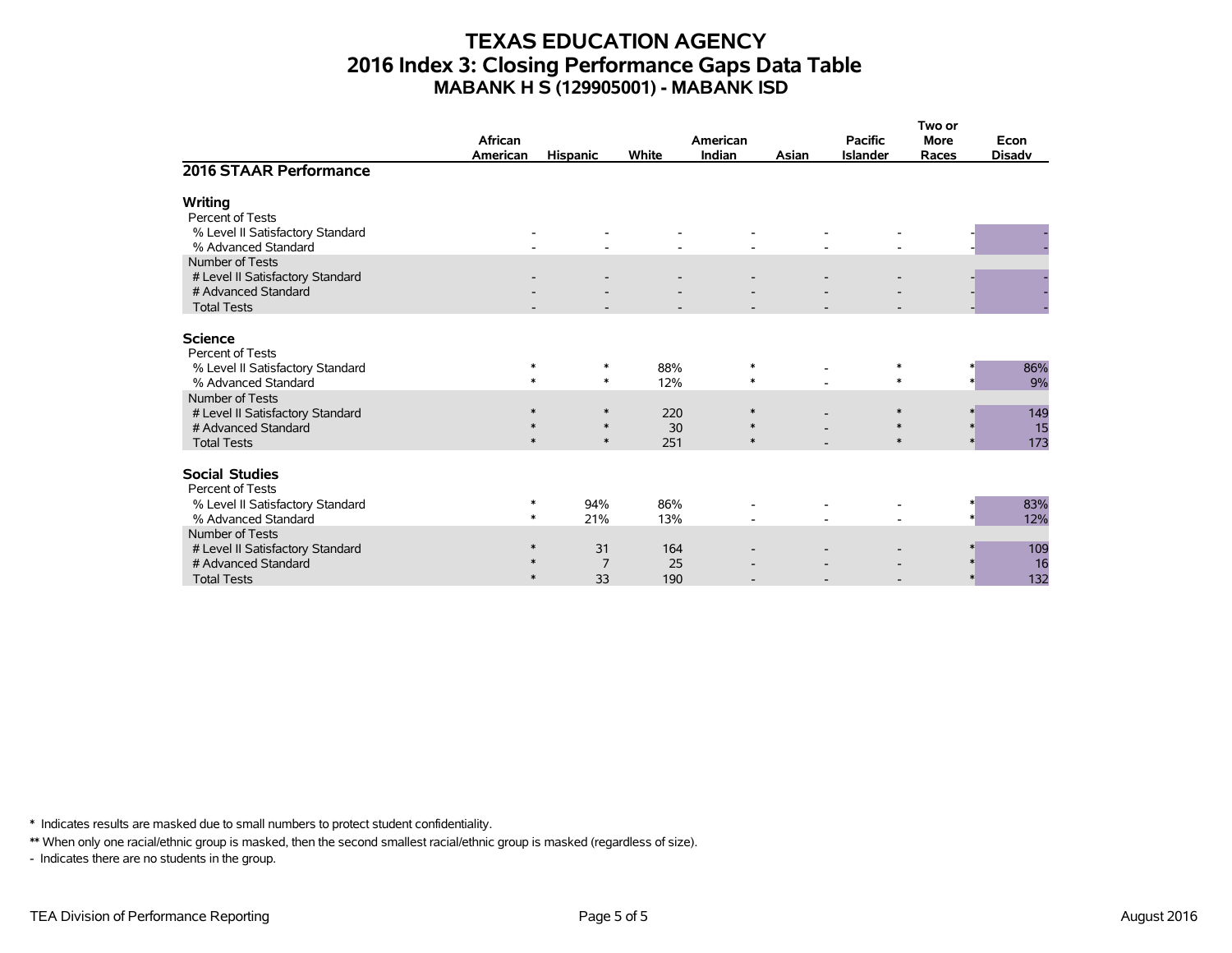# **TEXAS EDUCATION AGENCY 2016 Index 4: Postsecondary Readiness Calculation Report MABANK H S (129905001) - MABANK ISD**

| <b>Overall Performance</b>           | Score | Weight | <b>Total</b><br><b>Points</b> |
|--------------------------------------|-------|--------|-------------------------------|
| <b>STAAR Postsecondary Readiness</b> | 51.0  | 25%    | 12.8                          |
| Graduation Rate Component            | 97.3  | 25%    | 24.3                          |
| <b>Graduation Plan Component</b>     | 94.0  | 25%    | 23.5                          |
| Postsecondary Component              | 87.6  | 25%    | 21.9                          |
| Index 4 Score (Target $= 60$ )       |       |        | 83                            |

|                                                               |                        |                     |                 |       |                           |       |                                   | Two or               |                      |            |                               |                      |
|---------------------------------------------------------------|------------------------|---------------------|-----------------|-------|---------------------------|-------|-----------------------------------|----------------------|----------------------|------------|-------------------------------|----------------------|
| <b>Indicator</b>                                              | All<br><b>Students</b> | African<br>American | <b>Hispanic</b> | White | American<br><b>Indian</b> | Asian | <b>Pacific</b><br><b>Islander</b> | <b>More</b><br>Races | <b>Special</b><br>Ed | <b>ELL</b> | <b>Total</b><br><b>Points</b> | Max<br><b>Points</b> |
| <b>STAAR Postsecondary Readiness Standard</b>                 |                        |                     |                 |       |                           |       |                                   |                      |                      |            |                               |                      |
| <b>STAAR Postsecondary Readiness</b>                          | 52%                    |                     | 50%             | 51%   |                           |       |                                   |                      |                      |            | 153.0                         | 300                  |
| <b>STAAR Postsecondary Readiness</b><br><b>Standard Score</b> |                        |                     |                 |       |                           |       |                                   |                      |                      |            |                               | 51.0                 |
| <b>Graduation Rate Component</b>                              |                        |                     |                 |       |                           |       |                                   |                      |                      |            |                               |                      |
| 5-year Graduation Rate                                        | 97.7%                  |                     | 96.6%           | 97.7% |                           |       |                                   |                      |                      |            | 292.0                         | 300                  |
| 5-year Graduation Rate Score                                  |                        |                     |                 |       |                           |       |                                   |                      |                      |            |                               | 97.3                 |
| <b>Graduation Plan Component</b>                              |                        |                     |                 |       |                           |       |                                   |                      |                      |            |                               |                      |
| Longitudinal RHSP/DAP/FHSP-E/DLA<br>Rate                      | 92.1%                  |                     | 100.0%          | 89.9% |                           |       |                                   |                      |                      |            | 282.0                         | 300                  |
| <b>Graduation Plan Score</b>                                  |                        |                     |                 |       |                           |       |                                   |                      |                      |            |                               | 94.0                 |
| Postsecondary Component                                       |                        |                     |                 |       |                           |       |                                   |                      |                      |            |                               |                      |
| College and Career Readiness                                  | 86.5%                  |                     | 91.7%           | 84.5% |                           |       |                                   |                      |                      |            | 262.7                         | 300                  |
| Postsecondary Component Score                                 |                        |                     |                 |       |                           |       |                                   |                      |                      |            |                               | 87.6                 |

For more information on Index 4 calculations (annual dropout rate conversions or AEA bonus point calculations) see the 2016 Accountability Manual. Blank cells above represent student group indicators that do not meet the minimum size criteria.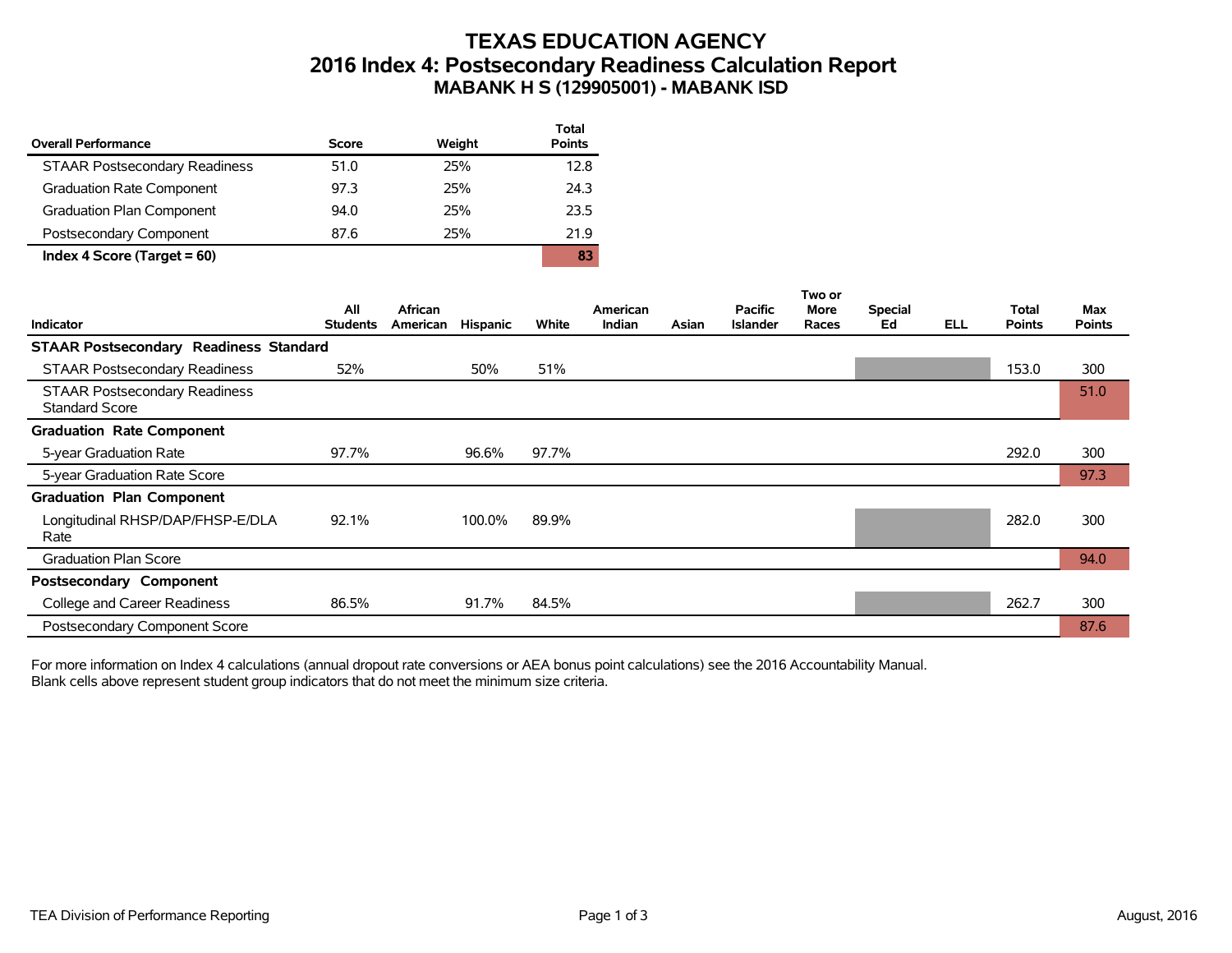### **TEXAS EDUCATION AGENCY 2016 Index 4: Postsecondary Readiness Data Table MABANK H S (129905001) - MABANK ISD**

|                                                                         | All             | African  |                 |       | American |              | <b>Pacific</b>  | Two or                             | <b>Special</b> |            |
|-------------------------------------------------------------------------|-----------------|----------|-----------------|-------|----------|--------------|-----------------|------------------------------------|----------------|------------|
|                                                                         | <b>Students</b> | American | <b>Hispanic</b> | White | Indian   | Asian        | <b>Islander</b> | <b>More Races</b>                  | Ed             | <b>ELL</b> |
| 2016 STAAR Postsecondary Readiness                                      |                 |          |                 |       |          |              |                 |                                    |                |            |
| % Meeting Postsecondary Readiness Standard                              | 52%             | 50%      | 50%             | 51%   | $\ast$   | $\ast$       |                 | $\ast$<br>75%                      | n/a            | n/a        |
| # Meeting Postsecondary Readiness Standard                              | 375             | 9        | 46              | 298   | $\ast$   | $\ast$       |                 | $\ast$<br>15                       | n/a            | n/a        |
| <b>Total Students Tested</b>                                            | 722             | 18       | 92              | 584   | $\ast$   | $\pmb{\ast}$ |                 | $\ast$<br>20                       | n/a            | n/a        |
| 4-Year Graduation Rate (Gr 9-12): Class of 2015                         |                 |          |                 |       |          |              |                 |                                    |                |            |
| % Graduated                                                             | 92.2%           | *        | 89.2%           | 92.3% | $\ast$   | $\ast$       |                 | 100.0%<br>$\overline{\phantom{a}}$ | 81.8%          |            |
| # Graduated                                                             | 214             | $\ast$   | 33              | 169   | $\ast$   | $\ast$       |                 | 6                                  | 18             | $\ast$     |
| <b>Total in Class</b>                                                   | 232             | $\ast$   | 37              | 183   | $\ast$   | $\ast$       |                 | 6                                  | 22             |            |
|                                                                         |                 |          |                 |       |          |              |                 |                                    |                |            |
| 5-Year Extended Graduation Rate (Gr 9-12): Class of 2014<br>% Graduated | 97.7%           | *        | 96.6%           | 97.7% | $\ast$   |              |                 | 100.0%<br>$\overline{\phantom{a}}$ | 90.9%          |            |
| # Graduated                                                             | 210             | $\ast$   | 28              | 173   | $\ast$   |              |                 | 6                                  | 10             |            |
| <b>Total in Class</b>                                                   | 215             | $\ast$   | 29              | 177   | $\ast$   |              |                 | 6                                  | 11             |            |
|                                                                         |                 |          |                 |       |          |              |                 |                                    |                |            |
| Annual Dropout Rate (Gr 9-12): SY 2014-15                               |                 |          |                 |       |          |              |                 |                                    |                |            |
| % Dropped Out                                                           | 1.1%            | 0.0%     | 1.4%            | 1.0%  | $0.0\%$  | $0.0\%$      |                 | 2.7%                               | 1.5%           |            |
| # Dropped Out                                                           | 12              | 0        | 2               | 9     | $\Omega$ | $\mathbf 0$  |                 |                                    | 2              |            |
| # of Students                                                           | 1,108           | 15       | 142             | 891   | 12       | 11           |                 | 37                                 | 131            |            |
| Longitudinal RHSP/DAP Graduates: Class of 2015                          |                 |          |                 |       |          |              |                 |                                    |                |            |
| % RHSP/DAP Graduates                                                    | 92.1%           | $\ast$   | 100.0%          | 89.9% | $\ast$   | $\ast$       |                 | 100.0%<br>$\overline{\phantom{a}}$ | n/a            | n/a        |
| # RHSP/DAP Graduates                                                    | 197             | $\ast$   | 33              | 152   | $\ast$   | $\ast$       |                 | 6                                  | n/a            | n/a        |
| # of Graduates                                                          | 214             | $\ast$   | 33              | 169   | $\ast$   | $\ast$       |                 | 6                                  | n/a            | n/a        |
|                                                                         |                 |          |                 |       |          |              |                 |                                    |                |            |
| Longitudinal RHSP/DAP/FHSP-E/FHSP-DLA Graduates: Class of 2015          |                 | ∗        |                 |       | $\ast$   | $\ast$       |                 |                                    |                |            |
| % RHSP/DAP/FHSP-E/FHSP-DLA Graduates                                    | 92.1%           | $\ast$   | 100.0%          | 89.9% | $\ast$   | $\ast$       |                 | 100.0%<br>$\overline{\phantom{a}}$ | n/a            | n/a        |
| # RHSP/DAP/FHSP-E/FHSP-DLA Graduates                                    | 197             | $\ast$   | 33              | 152   | $\ast$   | $\ast$       |                 | 6                                  | n/a            | n/a        |
| # of Graduates                                                          | 214             |          | 33              | 169   |          |              |                 | 6                                  | n/a            | n/a        |

\* Indicates results are masked due to small numbers to protect student confidentiality.

\*\* When only one ethnic/race group is masked, then the second smallest ethnic/race group is masked (regardless of size).

- Indicates there are no students in the group.

n/a Indicates the student group is not applicable to Index 4.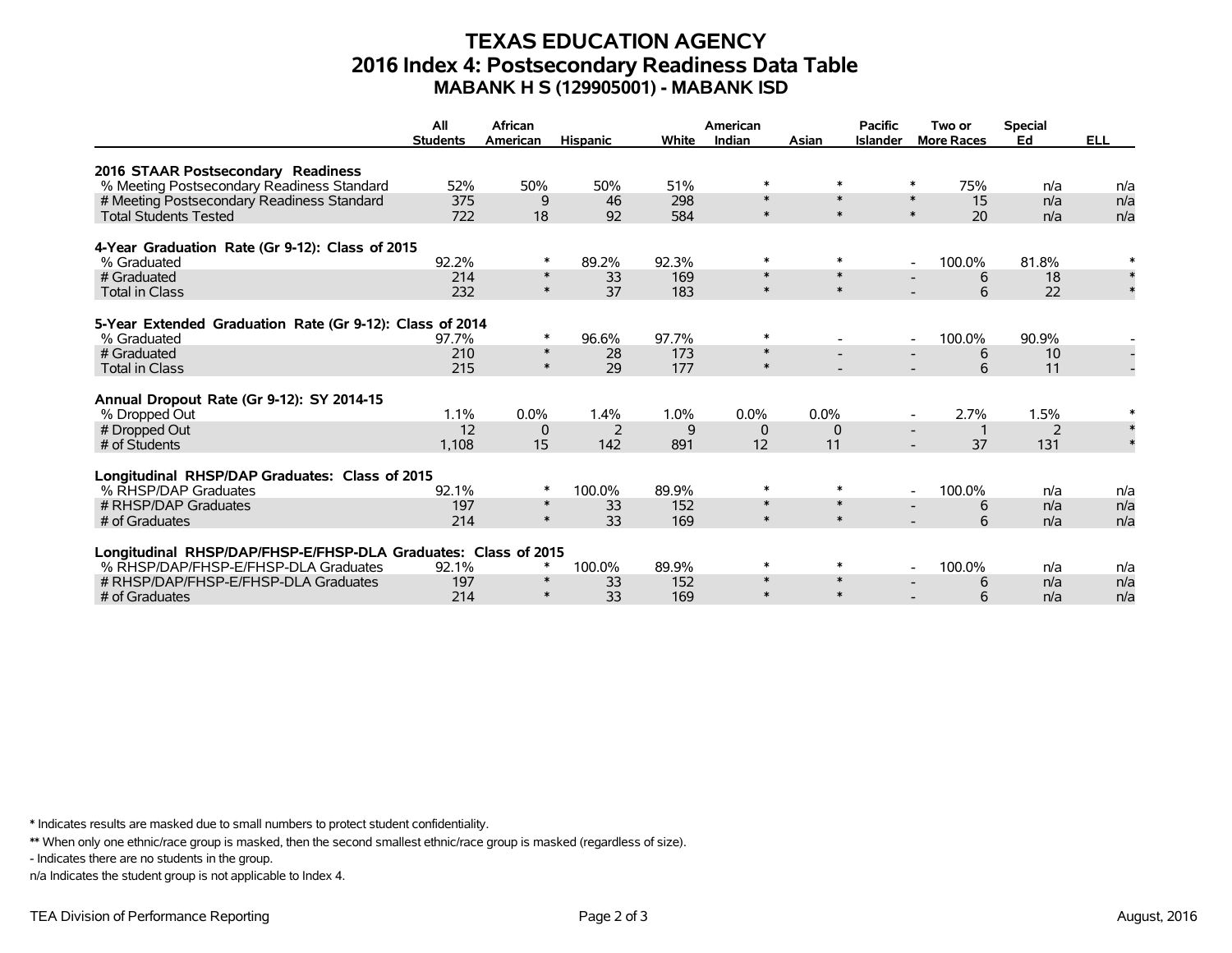## **TEXAS EDUCATION AGENCY 2016 Index 4: Postsecondary Readiness Data Table MABANK H S (129905001) - MABANK ISD**

|                                                       | All             | African  |                 |       | American |       | <b>Pacific</b>  | Two or                             | <b>Special</b> |            |
|-------------------------------------------------------|-----------------|----------|-----------------|-------|----------|-------|-----------------|------------------------------------|----------------|------------|
|                                                       | <b>Students</b> | American | <b>Hispanic</b> | White | Indian   | Asian | <b>Islander</b> | <b>More Races</b>                  | Ed             | <b>ELL</b> |
| Annual RHSP/DAP Graduates: SY 2014-15                 |                 |          |                 |       |          |       |                 |                                    |                |            |
| % RHSP/DAP Graduates                                  | 90.5%           | $\ast$   | 100.0%          | 87.9% | $\ast$   |       | $\ast$          | 100.0%                             | n/a            | n/a        |
| # RHSP/DAP Graduates                                  | 201             | $\ast$   | 36              | 153   | $\ast$   |       | $\ast$          | 6                                  | n/a            | n/a        |
| # of Graduates                                        | 222             | $\ast$   | 36              | 174   | $\ast$   |       | $\ast$          | 6<br>$\overline{\phantom{0}}$      | n/a            | n/a        |
|                                                       |                 |          |                 |       |          |       |                 |                                    |                |            |
| Annual RHSP/DAP/FHSP-E/FHSP-DLA Graduates: SY 2014-15 |                 |          |                 |       |          |       |                 |                                    |                |            |
| % RHSP/DAP/FHSP-E/FHSP-DLA Graduates                  | 90.5%           | $\ast$   | 100.0%          | 87.9% | $\ast$   |       | $\ast$          | 100.0%<br>$\overline{\phantom{0}}$ | n/a            | n/a        |
| # RHSP/DAP/FHSP-E/FHSP-DLA Graduates                  | 201             | $\ast$   | 36              | 153   | $\ast$   |       | $\ast$          | 6                                  | n/a            | n/a        |
| # of Graduates                                        | 222             | $\ast$   | 36              | 174   | $\ast$   |       | $\ast$          | 6<br>$\overline{\phantom{0}}$      | n/a            | n/a        |
|                                                       |                 |          |                 |       |          |       |                 |                                    |                |            |
| College and Career Readiness: SY 2014-15              |                 |          |                 |       |          |       |                 |                                    |                |            |
| % College and Career Ready Graduates                  | 86.5%           | $\ast$   | 91.7%           | 84.5% | $\ast$   |       | $\ast$          | 100.0%<br>$\overline{\phantom{0}}$ | n/a            | n/a        |
| # College and Career Ready Graduates                  | 192             | $\ast$   | 33              | 147   | $\ast$   |       | $\ast$          | 6                                  | n/a            | n/a        |
| # of Graduates                                        | 222             | $\ast$   | 36              | 174   | $\ast$   |       | $\ast$          | 6                                  | n/a            | n/a        |

\* Indicates results are masked due to small numbers to protect student confidentiality.

\*\* When only one ethnic/race group is masked, then the second smallest ethnic/race group is masked (regardless of size).

- Indicates there are no students in the group.

n/a Indicates the student group is not applicable to Index 4.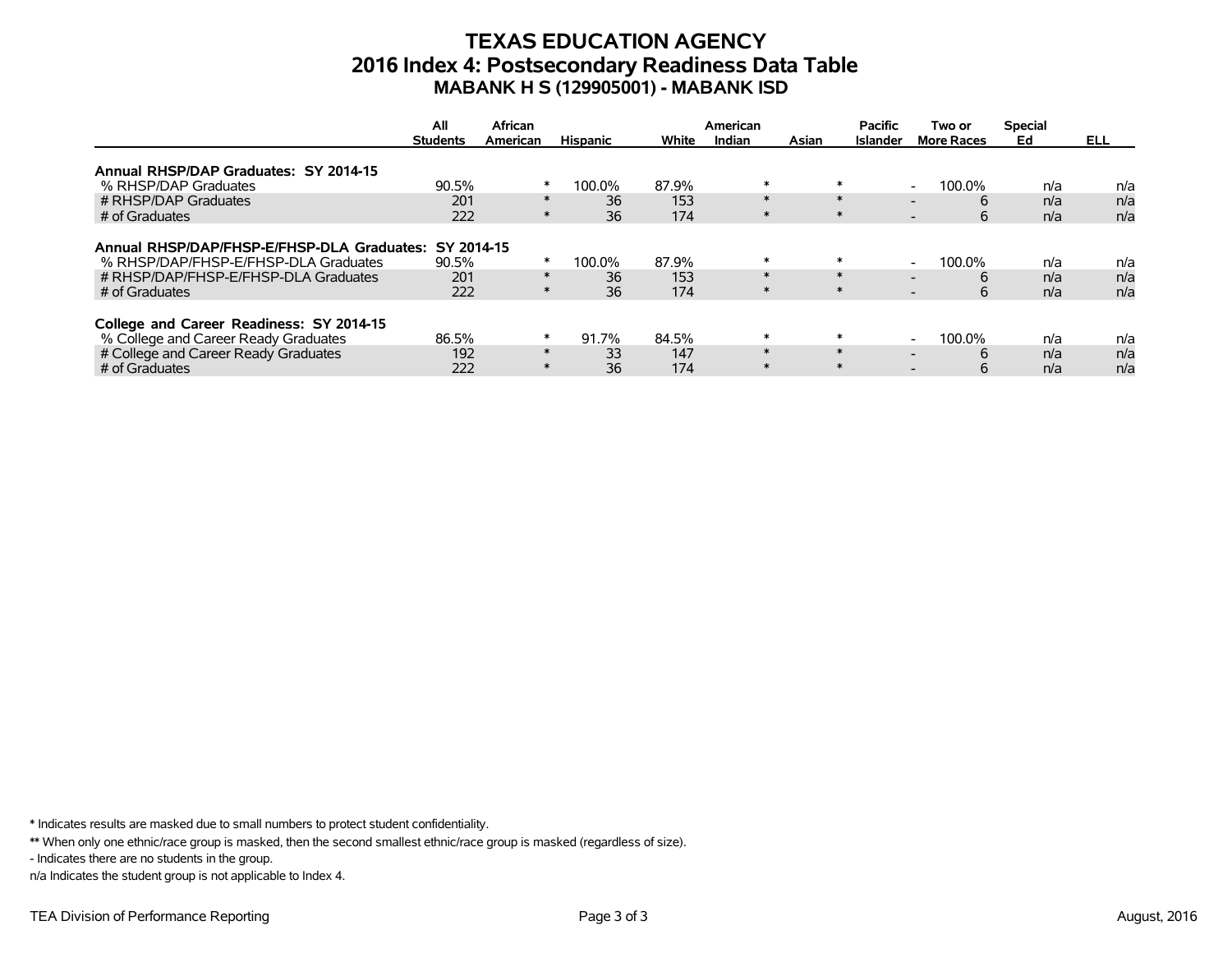#### **TEXAS EDUCATION AGENCY 2016 System Safeguards - Status Report MABANK H S (129905001) - MABANK ISD**

|                                                         |                        |                              |              |              |                    |       |                                   | Two or               |                       |                      | <b>ELL</b>               |         |                         |                         | Percent of                      |
|---------------------------------------------------------|------------------------|------------------------------|--------------|--------------|--------------------|-------|-----------------------------------|----------------------|-----------------------|----------------------|--------------------------|---------|-------------------------|-------------------------|---------------------------------|
|                                                         | All<br><b>Students</b> | African<br>American Hispanic |              | White        | American<br>Indian | Asian | <b>Pacific</b><br><b>Islander</b> | <b>More</b><br>Races | Econ<br><b>Disadv</b> | <b>Special</b><br>Ed | (Current &<br>Monitored) | $ELL +$ | <b>Total</b><br>Met     | Total<br>Eligible       | Eligible<br><b>Measures Met</b> |
| Performance Status - State                              |                        |                              |              |              |                    |       |                                   |                      |                       |                      |                          |         |                         |                         |                                 |
| State Target                                            | 60%                    | 60%                          | 60%          | 60%          | 60%                | 60%   | 60%                               | 60%                  | 60%                   | 60%                  | 60%                      |         |                         |                         |                                 |
| Reading                                                 | Y                      |                              | Y            | Y            |                    |       |                                   |                      | Y                     | $\mathsf{N}$         |                          |         | $\overline{4}$          | 5                       | 80                              |
| Mathematics                                             | Y                      |                              | Y            | Y            |                    |       |                                   |                      | Y                     | N                    |                          |         | Δ                       | 5                       | 80                              |
| Writing                                                 |                        |                              |              |              |                    |       |                                   |                      |                       |                      |                          |         | $\Omega$                | $\mathbf 0$             |                                 |
| Science                                                 | Υ                      |                              | Y            | Υ            |                    |       |                                   |                      | Y                     | $\mathsf{N}$         |                          |         | Δ                       | 5                       | 80                              |
| <b>Social Studies</b>                                   | Y                      |                              | Y            | Y            |                    |       |                                   |                      | Y                     | $\mathsf{N}$         |                          |         | $\overline{4}$          | 5                       | 80                              |
| <b>Total</b>                                            |                        |                              |              |              |                    |       |                                   |                      |                       |                      |                          |         | 16                      | 20                      | 80                              |
| <b>Performance Status - Federal</b>                     |                        |                              |              |              |                    |       |                                   |                      |                       |                      |                          |         |                         |                         |                                 |
| <b>Federal Target</b>                                   | 87%                    | 87%                          | 87%          | 87%          |                    |       |                                   |                      | 87%                   | 87%                  | 87%                      |         |                         |                         |                                 |
| Reading                                                 | ${\sf N}$              |                              | $\mathsf{N}$ | $\mathsf{N}$ | n/a                | n/a   | n/a                               | n/a                  | $\mathsf{N}$          | ${\sf N}$            |                          | n/a     |                         |                         |                                 |
| Mathematics                                             | ${\sf N}$              |                              | $\mathsf{N}$ | $\mathsf{N}$ | n/a                | n/a   | n/a                               | n/a                  | N                     | N                    |                          | n/a     |                         |                         |                                 |
| <b>Participation Status</b>                             |                        |                              |              |              |                    |       |                                   |                      |                       |                      |                          |         |                         |                         |                                 |
| Target                                                  | 95%                    | 95%                          | 95%          | 95%          | 95%                | 95%   | 95%                               | 95%                  | 95%                   | 95%                  |                          | 95%     |                         |                         |                                 |
| Reading                                                 | Y                      |                              | Y            | Y            |                    |       |                                   |                      | Y                     | Y                    |                          |         | 5                       | 5                       | 100                             |
| Mathematics                                             | Υ                      |                              | Y            | Y            |                    |       |                                   |                      | Y                     | Υ                    |                          |         | $\mathsf S$             | 5                       | 100                             |
| Total                                                   |                        |                              |              |              |                    |       |                                   |                      |                       |                      |                          |         | 10                      | 10                      | 100                             |
| Federal Graduation Status (Target: See Reason Codes)    |                        |                              |              |              |                    |       |                                   |                      |                       |                      |                          |         |                         |                         |                                 |
| <b>Graduation Target Met</b>                            | Υ                      |                              | Y            | Y            |                    |       |                                   |                      | Υ                     |                      |                          |         | $\overline{4}$          | 4                       | 100                             |
| Reason Code ***                                         | b                      |                              | b            | b            |                    |       |                                   |                      | d                     |                      |                          |         |                         |                         |                                 |
| <b>Total</b>                                            |                        |                              |              |              |                    |       |                                   |                      |                       |                      |                          |         | $\overline{\mathbf{4}}$ | $\overline{\mathbf{4}}$ | 100                             |
| District: Met Federal Limits on Alternative Assessments |                        |                              |              |              |                    |       |                                   |                      |                       |                      |                          |         |                         |                         |                                 |
| Reading                                                 |                        |                              |              |              |                    |       |                                   |                      |                       |                      |                          |         |                         |                         |                                 |
| Alternate 1%                                            | n/a                    |                              |              |              |                    |       |                                   |                      |                       |                      |                          |         |                         |                         |                                 |
| Number Proficient                                       | n/a                    |                              |              |              |                    |       |                                   |                      |                       |                      |                          |         |                         |                         |                                 |
| <b>Total Federal Cap Limit</b>                          | n/a                    |                              |              |              |                    |       |                                   |                      |                       |                      |                          |         |                         |                         |                                 |
| Mathematics                                             |                        |                              |              |              |                    |       |                                   |                      |                       |                      |                          |         |                         |                         |                                 |
| Alternate 1%                                            | n/a                    |                              |              |              |                    |       |                                   |                      |                       |                      |                          |         |                         |                         |                                 |
| Number Proficient                                       | n/a                    |                              |              |              |                    |       |                                   |                      |                       |                      |                          |         |                         |                         |                                 |
| <b>Total Federal Cap Limit</b>                          | n/a                    |                              |              |              |                    |       |                                   |                      |                       |                      |                          |         |                         |                         |                                 |
| <b>Total</b>                                            |                        |                              |              |              |                    |       |                                   |                      |                       |                      |                          |         |                         |                         |                                 |
| <b>Overall Total</b>                                    |                        |                              |              |              |                    |       |                                   |                      |                       |                      |                          |         | 30                      | 34                      | 88                              |

+ Participation uses ELL (Current), Graduation uses ELL (Ever HS)

\*\*\* Federal Graduation Rate Reason Codes:

 $a =$  Graduation Rate Goal of 90% c = Safe Harbor Target of a 10% decrease in difference from the prior year rate and the Goal b = Four-year Graduation Rate Target of 90%  $b =$  Four-year Graduation Rate Target of 88%

Blank cells above represent student group indicators that do not meet the minimum size criteria.

n/a Indicates the student group is not applicable to System Safeguards.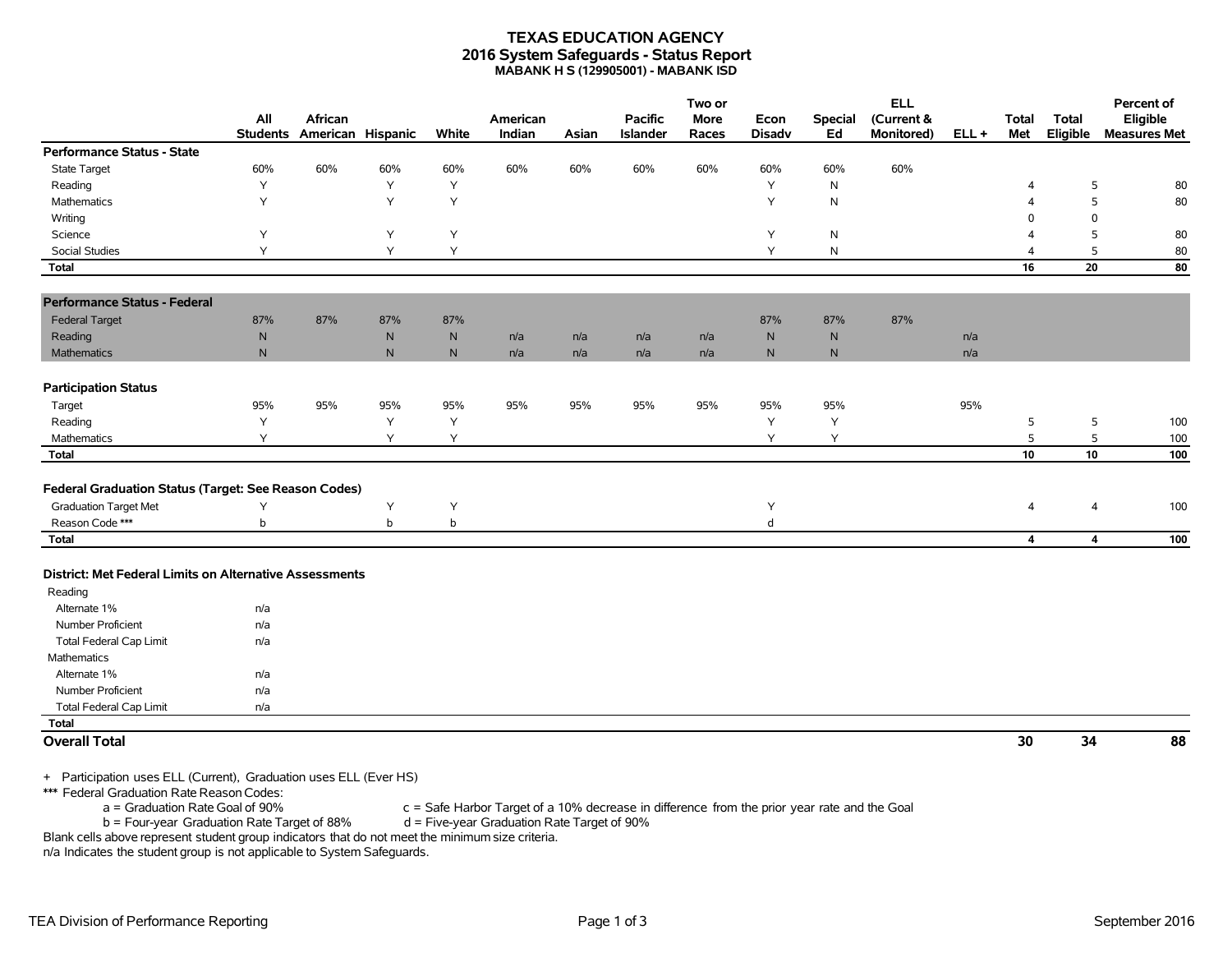#### **TEXAS EDUCATION AGENCY 2016 System Safeguards - Performance and Participation Data Table MABANK H S (129905001) - MABANK ISD**

|                                     |                 | African           |      |       |          |        | Two or          |             | <b>ELL</b>    |                |                          |                          |
|-------------------------------------|-----------------|-------------------|------|-------|----------|--------|-----------------|-------------|---------------|----------------|--------------------------|--------------------------|
|                                     | All             |                   |      |       | American |        | <b>Pacific</b>  | <b>More</b> | Econ          | <b>Special</b> | (Current &               | <b>ELL</b>               |
|                                     | <b>Students</b> | American Hispanic |      | White | Indian   | Asian  | <b>Islander</b> | Races       | <b>Disadv</b> | Ed             | <b>Monitored)</b>        | (Current)                |
| <b>Performance Rates</b>            |                 |                   |      |       |          |        |                 |             |               |                |                          |                          |
| Reading                             |                 |                   |      |       |          |        |                 |             |               |                |                          |                          |
| # at Level II Satisfactory Standard | 491             | 10                | 59   | 405   | $\ast$   | *      | $\ast$          | 10          | 250           | 18             | $\ast$                   | n/a                      |
| <b>Total Tests</b>                  | 692             | 17                | 83   | 569   | $\ast$   | $\ast$ | $\ast$          | 16          | 373           | 101            | $\ast$                   | $\ast$                   |
| % at Level II Satisfactory Standard | 71%             | 59%               | 71%  | 71%   | $\ast$   | $\ast$ | $\ast$          | 63%         | 67%           | 18%            | $\ast$                   | n/a                      |
| <b>Mathematics</b>                  |                 |                   |      |       |          |        |                 |             |               |                |                          |                          |
| # at Level II Satisfactory Standard | 176             | $\overline{7}$    | 23   | 141   | $\ast$   |        | $\ast$          | $\ast$      | 97            | 15             | $\ast$                   | n/a                      |
| <b>Total Tests</b>                  | 225             | $\overline{7}$    | 29   | 182   | $\ast$   |        | $\ast$          | $\ast$      | 133           | 32             | $\ast$                   | $\ast$                   |
| % at Level II Satisfactory Standard | 78%             | 100%              | 79%  | 77%   | $\ast$   |        | $\ast$          | $\ast$      | 73%           | 47%            | $\ast$                   | n/a                      |
| Writing                             |                 |                   |      |       |          |        |                 |             |               |                |                          |                          |
| # at Level II Satisfactory Standard |                 |                   |      |       |          |        |                 |             |               |                |                          | n/a                      |
| <b>Total Tests</b>                  |                 |                   |      |       |          |        |                 |             |               |                |                          | $\overline{\phantom{a}}$ |
| % at Level II Satisfactory Standard |                 |                   |      |       |          |        |                 |             |               |                |                          | n/a                      |
| <b>Science</b>                      |                 |                   |      |       |          |        |                 |             |               |                |                          |                          |
| # at Level II Satisfactory Standard | 271             | 9                 | 34   | 220   | ∗        |        | $\ast$          | 5           | 149           | 21             | $\ast$                   | n/a                      |
| <b>Total Tests</b>                  | 308             | 10                | 36   | 251   |          |        | $\ast$          | 8           | 173           | 44             | $\ast$                   | $\ast$                   |
| % at Level II Satisfactory Standard | 88%             | 90%               | 94%  | 88%   | $\ast$   |        | $\ast$          | 63%         | 86%           | 48%            | $\ast$                   | n/a                      |
| <b>Social Studies</b>               |                 |                   |      |       |          |        |                 |             |               |                |                          |                          |
| # at Level II Satisfactory Standard | 207             | $\ast$            | 31   | 164   |          |        |                 | $**$        | 109           | 14             | ٠                        | n/a                      |
| <b>Total Tests</b>                  | 236             | $\ast$            | 33   | 190   |          |        |                 | $\ast\ast$  | 132           | 30             |                          | $\blacksquare$           |
| % at Level II Satisfactory Standard | 88%             | $\ast$            | 94%  | 86%   |          |        | ٠               | 100%        | 83%           | 47%            | $\overline{\phantom{a}}$ | n/a                      |
|                                     |                 |                   |      |       |          |        |                 |             |               |                |                          |                          |
| <b>Participation Rates</b>          |                 |                   |      |       |          |        |                 |             |               |                |                          |                          |
| Reading: 2015-2016 Assessments      |                 |                   |      |       |          |        |                 |             |               |                |                          |                          |
| Number Participating                | 736             | 18                | 89   | 603   | $\ast$   | $\ast$ | $\ast$          | 18          | 402           | 108            | n/a                      | $\ast$                   |
| <b>Total Students</b>               | 738             | 18                | 89   | 605   | $\ast$   | $\ast$ | $\ast$          | 18          | 404           | 108            | n/a                      |                          |
| Participation Rate                  | 100%            | 100%              | 100% | 100%  | $\ast$   | $\ast$ | $\ast$          | 100%        | 100%          | 100%           | n/a                      |                          |
| Mathematics: 2015-2016 Assessments  |                 |                   |      |       |          |        |                 |             |               |                |                          |                          |
| Number Participating                | 246             | 7                 | 32   | 200   | $\ast$   |        | $\ast$          | $\ast$      | 148           | 36             | n/a                      |                          |
| <b>Total Students</b>               | 247             | $\overline{7}$    | 32   | 201   | $\ast$   |        | $\ast$          | $\ast$      | 148           | 36             | n/a                      |                          |
| Participation Rate                  | 100%            | 100%              | 100% | 100%  | $\ast$   |        | $\ast$          | $\ast$      | 100%          | 100%           | n/a                      |                          |

\* Indicates results are masked due to smallnumbers to protect student confidentiality.

\*\* When only one racial/ethnic group is masked, then the second smallest racial/ethnic group is masked (regardless of size).

- Indicates there are no students in the group.

n/a Indicates the student group is not applicable to System Safeguards.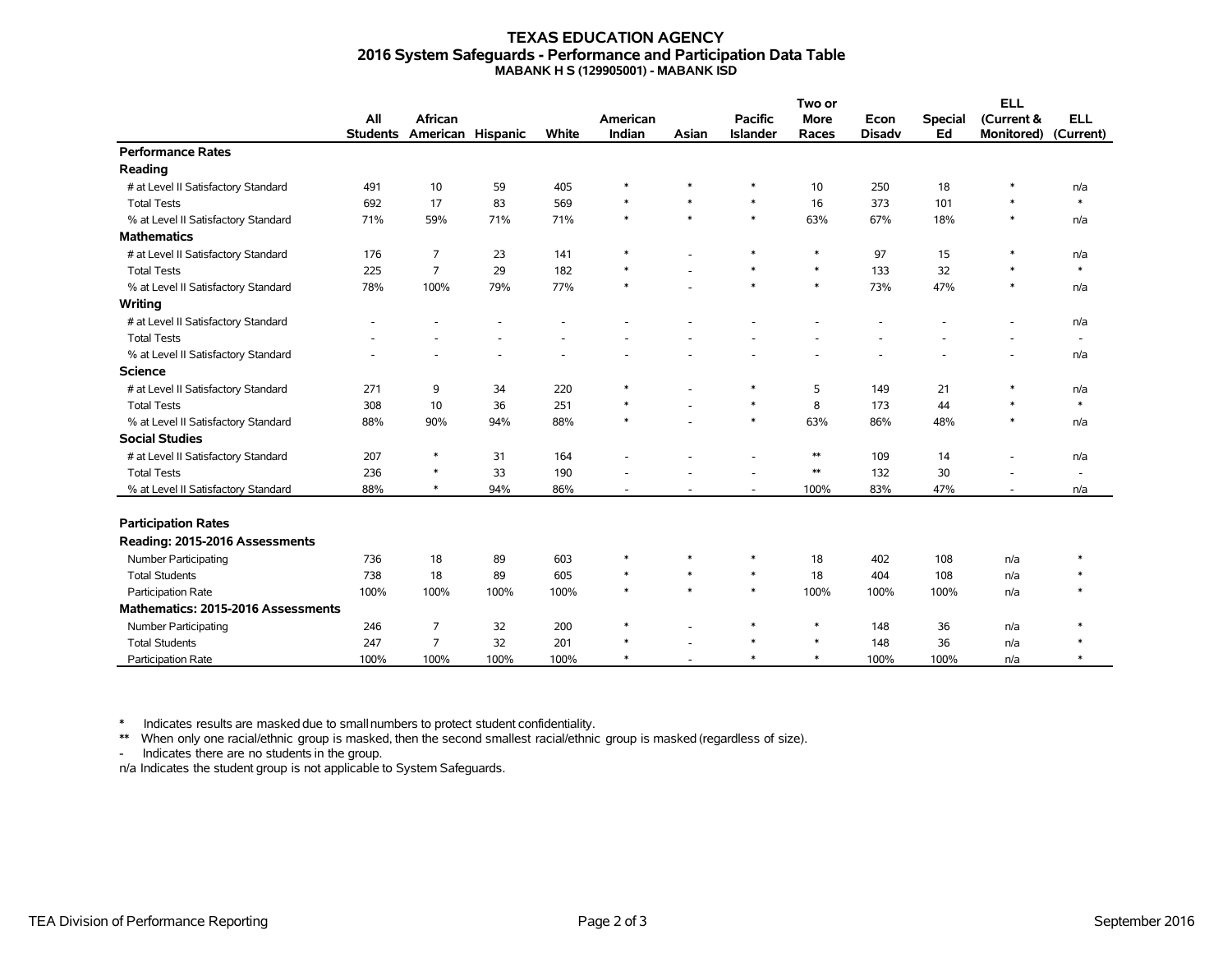#### **TEXAS EDUCATION AGENCY 2016 System Safeguards - Graduation and Federal Limits Data Table MABANK H S (129905001) - MABANK ISD**

|                                                                     |                 |                   |       |       |          |        |                 | Two or                   |               |                |            |                          |
|---------------------------------------------------------------------|-----------------|-------------------|-------|-------|----------|--------|-----------------|--------------------------|---------------|----------------|------------|--------------------------|
|                                                                     | All             | African           |       |       | American |        | <b>Pacific</b>  | More                     | Econ          | <b>Special</b> | <b>ELL</b> | <b>ELL</b>               |
|                                                                     | <b>Students</b> | American Hispanic |       | White | Indian   | Asian  | <b>Islander</b> | Races                    | <b>Disady</b> | Ed             | (Ever HS)  | (Current)                |
| <b>Federal Graduation Rates</b>                                     |                 |                   |       |       |          |        |                 |                          |               |                |            |                          |
| 4-year Longitudinal Cohort Graduation Rate (Gr 9-12): Class of 2015 |                 |                   |       |       |          |        |                 |                          |               |                |            |                          |
| Number Graduated                                                    | 214             | $\ast$            | 33    | 169   | $\ast$   | $\ast$ |                 | 6                        | 114           | 18             |            | n/a                      |
| <b>Total in Class</b>                                               | 241             | $\ast$            | 37    | 192   | $\ast$   | $\ast$ |                 | 6                        | 130           | 23             |            | $\ast$                   |
| <b>Graduation Rate</b>                                              | 88.8%           |                   | 89.2% | 88.0% | $\ast$   |        | ۰.              | 100.0%                   | 87.7%         | 78.3%          | $\ast$     | n/a                      |
| 4-year Longitudinal Cohort Graduation Rate (Gr 9-12): Class of 2014 |                 |                   |       |       |          |        |                 |                          |               |                |            |                          |
| Number Graduated                                                    | 208             |                   | 28    | 170   | $\ast$   |        |                 |                          | 105           | 10             | -          | n/a                      |
| Total in Class                                                      | 219             | ∗                 | 29    | 180   | $\ast$   |        |                 |                          | 109           | 12             | -          | $\overline{\phantom{a}}$ |
| <b>Graduation Rate</b>                                              | 95.0%           | $\ast$            | 96.6% | 94.4% | $\ast$   |        |                 | 100.0%                   | 96.3%         | 83.3%          | ۰          | n/a                      |
| 5-year Extended Graduation Rate (Gr 9-12): Class of 2014            |                 |                   |       |       |          |        |                 |                          |               |                |            |                          |
| Number Graduated                                                    | 212             | $\ast$            | 28    | 174   | $\ast$   |        |                 |                          | 107           | 11             | -          | n/a                      |
| <b>Total in Class</b>                                               | 220             | $\ast$            | 29    | 181   | $\ast$   |        |                 | $\overline{\phantom{a}}$ | 111           | 12             | ۰          | $\overline{\phantom{a}}$ |
| <b>Graduation Rate</b>                                              | 96.4%           |                   | 96.6% | 96.1% | ∗        |        |                 | 100.0%                   | 96.4%         | 91.7%          | ۰          | n/a                      |

#### **District: Met Federal Limits on Alternative Assessments**

| Reading                        |     |  |
|--------------------------------|-----|--|
| Number Proficient              | n/a |  |
| <b>Total Federal Cap Limit</b> | n/a |  |
| <b>Mathematics</b>             |     |  |
| Number Proficient              | n/a |  |
| <b>Total Federal Cap Limit</b> | n/a |  |

\* Indicates results are masked due to smallnumbers to protect student confidentiality.

\*\* When only one racial/ethnic group is masked, then the second smallest racial/ethnic group is masked (regardless of size).

- Indicates there are no students in the group.

n/a Indicates the student group is not applicable to System Safeguards.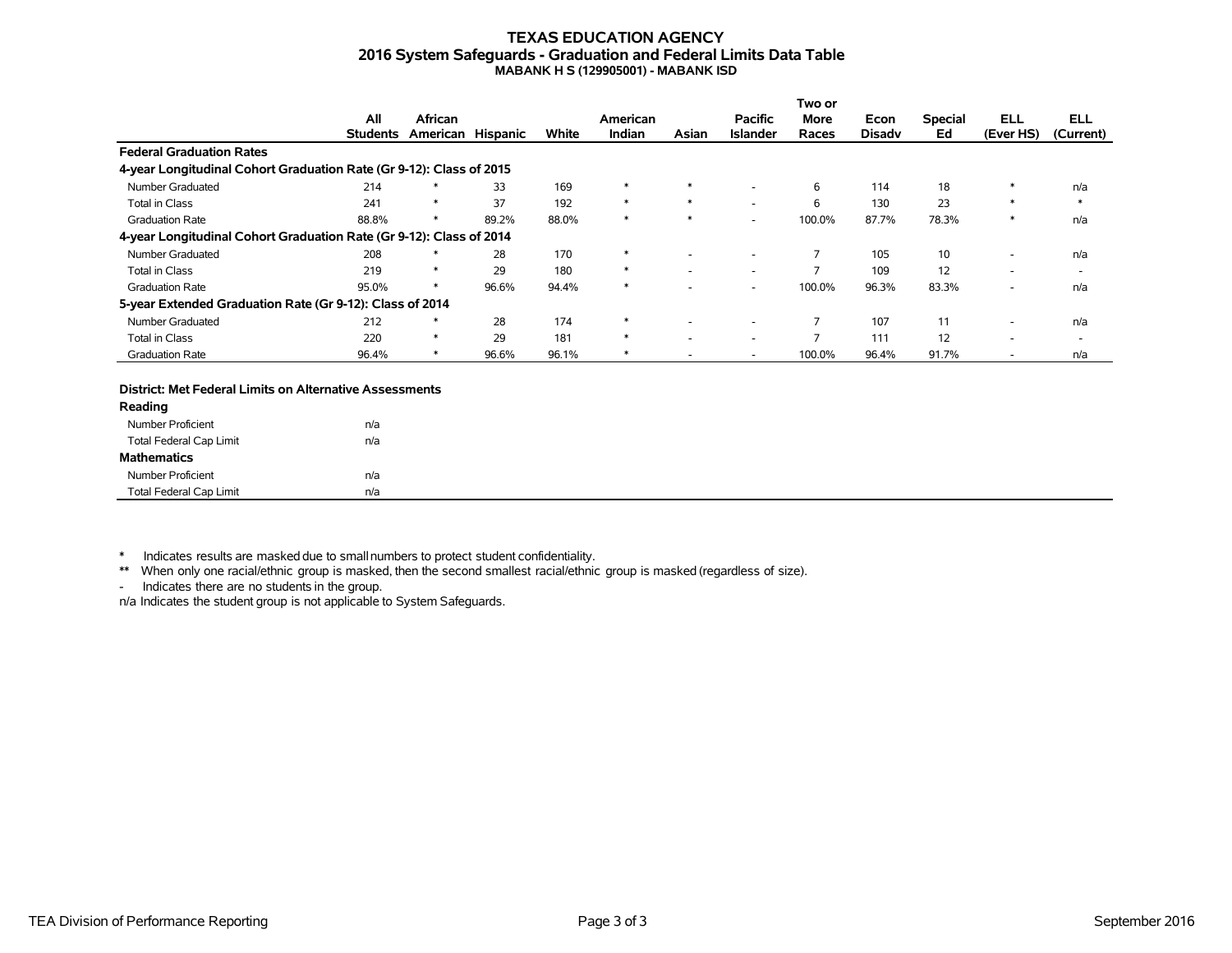### **TEXAS EDUCATION AGENCY 2016 Distinction Designation Summary - ELA/Reading MABANK H S (129905001) - MABANK ISD Campus Type: High School**

|                                                          | <b>Indicator</b> |                |
|----------------------------------------------------------|------------------|----------------|
| <b>Indicator</b>                                         | <b>Score</b>     | Quartile       |
| Attendance Rate                                          | 94.9%            | Q <sub>2</sub> |
| Greater Than Expected Student Growth in ELA/Reading      | 2.0%             | Q <sub>1</sub> |
| Grade 3 Reading Performance (Level III)                  |                  |                |
| Grade 4 Reading Performance (Level III)                  |                  |                |
| Grade 4 Writing Performance (Level III)                  |                  |                |
| Grade 5 Reading Performance (Level III)                  |                  |                |
| Grade 6 Reading Performance (Level III)                  |                  |                |
| Grade 7 Reading Performance (Level III)                  |                  |                |
| Grade 7 Writing Performance (Level III)                  |                  |                |
| Grade 8 Reading Performance (Level III)                  |                  |                |
| EOC English I Performance (Level III)                    | $4.0\%$          | Q <sub>2</sub> |
| EOC English II Performance (Level III)                   | 5.0%             | Q <sub>2</sub> |
| AP/IB Examination Participation: ELA                     | 14.3%            | Q <sub>1</sub> |
| AP/IB Examination Performance: ELA                       | 43.5%            | Q <sub>2</sub> |
| <b>SAT/ACT Participation</b>                             | 43.2%            | Q4             |
| <b>SAT Performance: ELA</b>                              | 946              | Q <sub>2</sub> |
| <b>ACT Performance: ELA</b>                              | 21.5             | Q <sub>1</sub> |
| Advanced/Dual-Credit Course Completion Rate: ELA/Reading | 15.9%            | Q4             |
| <b>Total Indicators for ELA/Reading</b>                  |                  | 3 of 10        |

Distinction Campus Outcome: 3 of 10 eligible indicators in Q1 (Top Quartile)

### 3 of 10 = 30%

Distinction Target: High School = 33% or higher

### **NO DISTINCTION EARNED**

Blank values for an indicator score occur if the indicator is not applicable to that campus or does not meet the minimum size of 10 students.

Blank values for a quartile occur if there are fewer than 20 campuses in the campus comparison group for each qualifying indicator.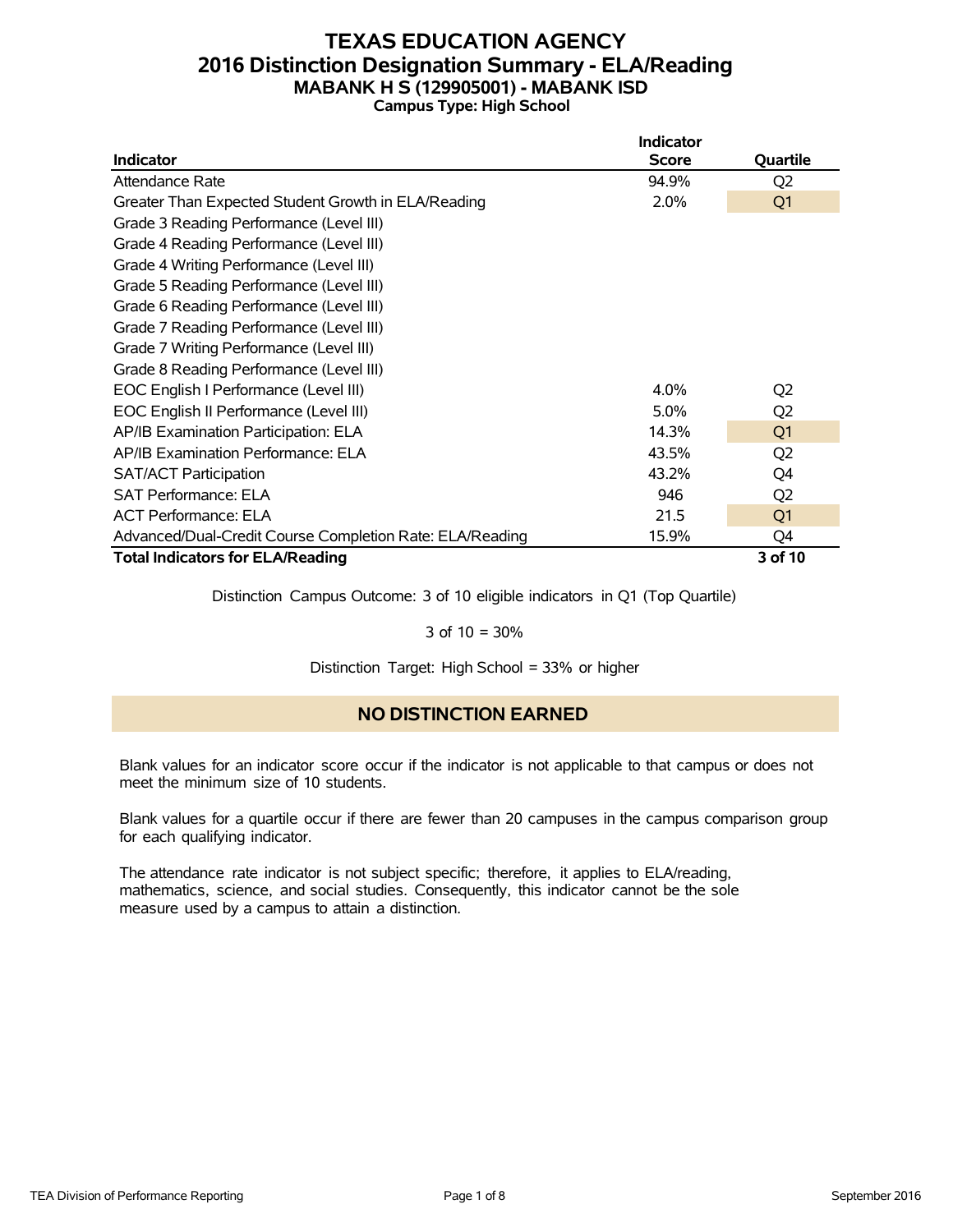### **TEXAS EDUCATION AGENCY 2016 Distinction Designation Summary - Mathematics MABANK H S (129905001) - MABANK ISD Campus Type: High School**

|                                                          | <b>Indicator</b> |                |
|----------------------------------------------------------|------------------|----------------|
| <b>Indicator</b>                                         | <b>Score</b>     | Quartile       |
| Attendance Rate                                          | 94.9%            | Q <sub>2</sub> |
| Greater Than Expected Student Growth in Mathematics      | 6.0%             | Q <sub>3</sub> |
| Grade 3 Mathematics Performance (Level III)              |                  |                |
| Grade 4 Mathematics Performance (Level III)              |                  |                |
| Grade 5 Mathematics Performance (Level III)              |                  |                |
| Grade 6 Mathematics Performance (Level III)              |                  |                |
| Grade 7 Mathematics Performance (Level III)              |                  |                |
| Grade 8 Mathematics Performance (Level III)              |                  |                |
| Algebra I by Grade 8 - Participation                     |                  |                |
| EOC Algebra I Performance (Level III)                    | 5.0%             | Q <sub>3</sub> |
| AP/IB Examination Participation: Mathematics             | 4.4%             | Q <sub>2</sub> |
| AP/IB Examination Performance: Mathematics               | 14.3%            | Q4             |
| <b>SAT/ACT Participation</b>                             | 43.2%            | Q4             |
| <b>SAT Performance: Mathematics</b>                      | 492              | Q <sub>2</sub> |
| <b>ACT Performance: Mathematics</b>                      | 21.0             | Q <sub>2</sub> |
| Advanced/Dual-Credit Course Completion Rate: Mathematics | 41.0%            | Q <sub>2</sub> |
| <b>Total Indicators for Mathematics</b>                  |                  | 0 of 9         |

Distinction Campus Outcome: 0 of 9 eligible indicators in Q1 (Top Quartile)

0 of  $9 = 0\%$ 

Distinction Target: High School = 33% or higher

### **NO DISTINCTION EARNED**

Blank values for an indicator score occur if the indicator is not applicable to that campus or does not meet the minimum size of 10 students.

Blank values for a quartile occur if there are fewer than 20 campuses in the campus comparison group for each qualifying indicator.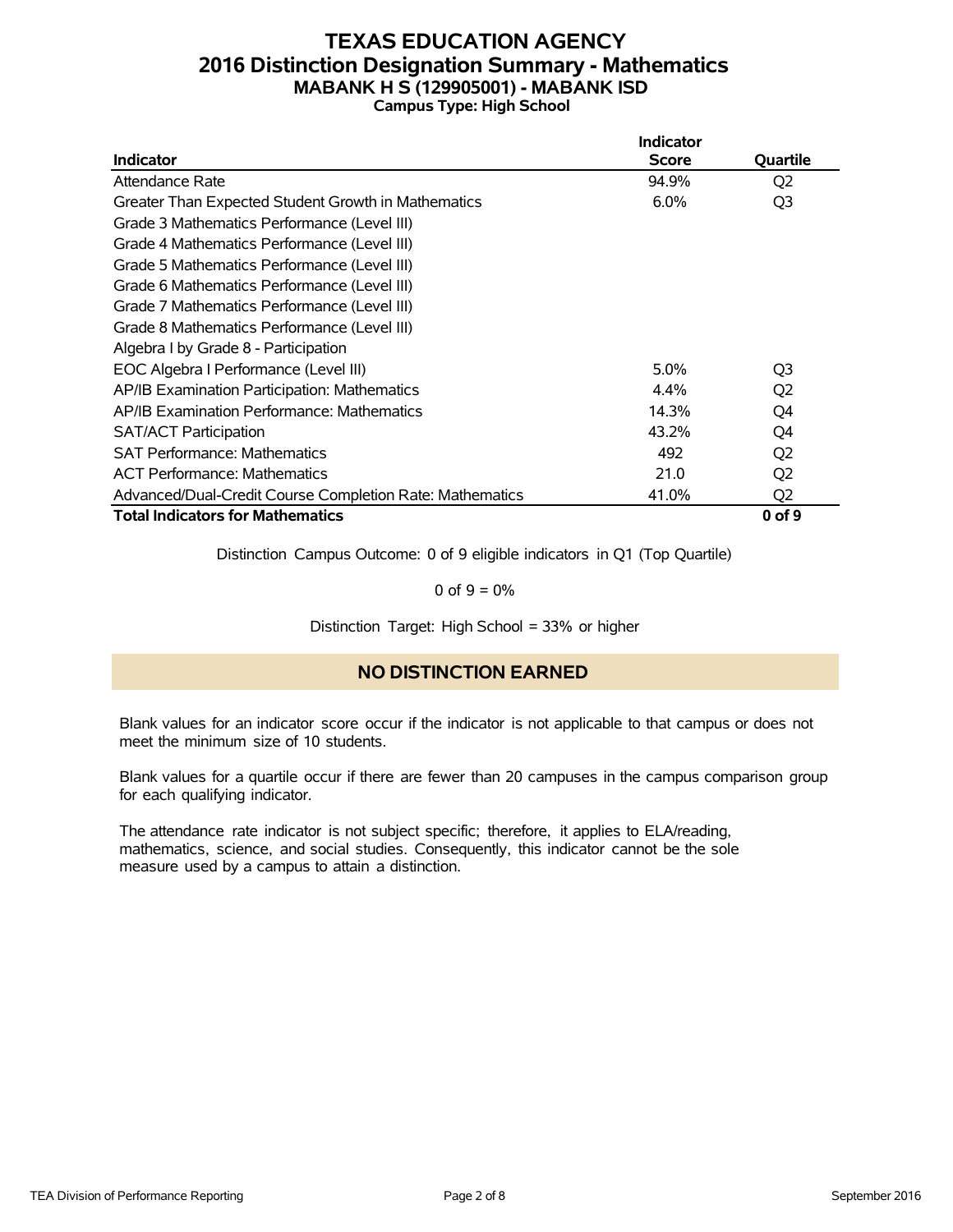### **TEXAS EDUCATION AGENCY 2016 Distinction Designation Summary - Science MABANK H S (129905001) - MABANK ISD Campus Type: High School**

|                                                      | <b>Indicator</b> |                |
|------------------------------------------------------|------------------|----------------|
| <b>Indicator</b>                                     | <b>Score</b>     | Quartile       |
| Attendance Rate                                      | 94.9%            | Q2             |
| Grade 5 Science Performance (Level III)              |                  |                |
| Grade 8 Science Performance (Level III)              |                  |                |
| EOC Biology Performance (Level III)                  | 11.0%            | Q3             |
| AP/IB Examination Participation: Science             | 3.5%             | Q <sub>3</sub> |
| AP/IB Examination Performance: Science               | 23.5%            | Q2             |
| <b>ACT Performance: Science</b>                      | 21.2             | Q <sub>2</sub> |
| Advanced/Dual-Credit Course Completion Rate: Science | 8.1%             | Q3             |
| <b>Total Indicators for Science</b>                  |                  | $0$ of 6       |

Distinction Campus Outcome: 0 of 6 eligible indicators in Q1 (Top Quartile)

0 of  $6 = 0\%$ 

Distinction Target: High School = 33% or higher

### **NO DISTINCTION EARNED**

Blank values for an indicator score occur if the indicator is not applicable to that campus or does not meet the minimum size of 10 students.

Blank values for a quartile occur if there are fewer than 20 campuses in the campus comparison group for each qualifying indicator.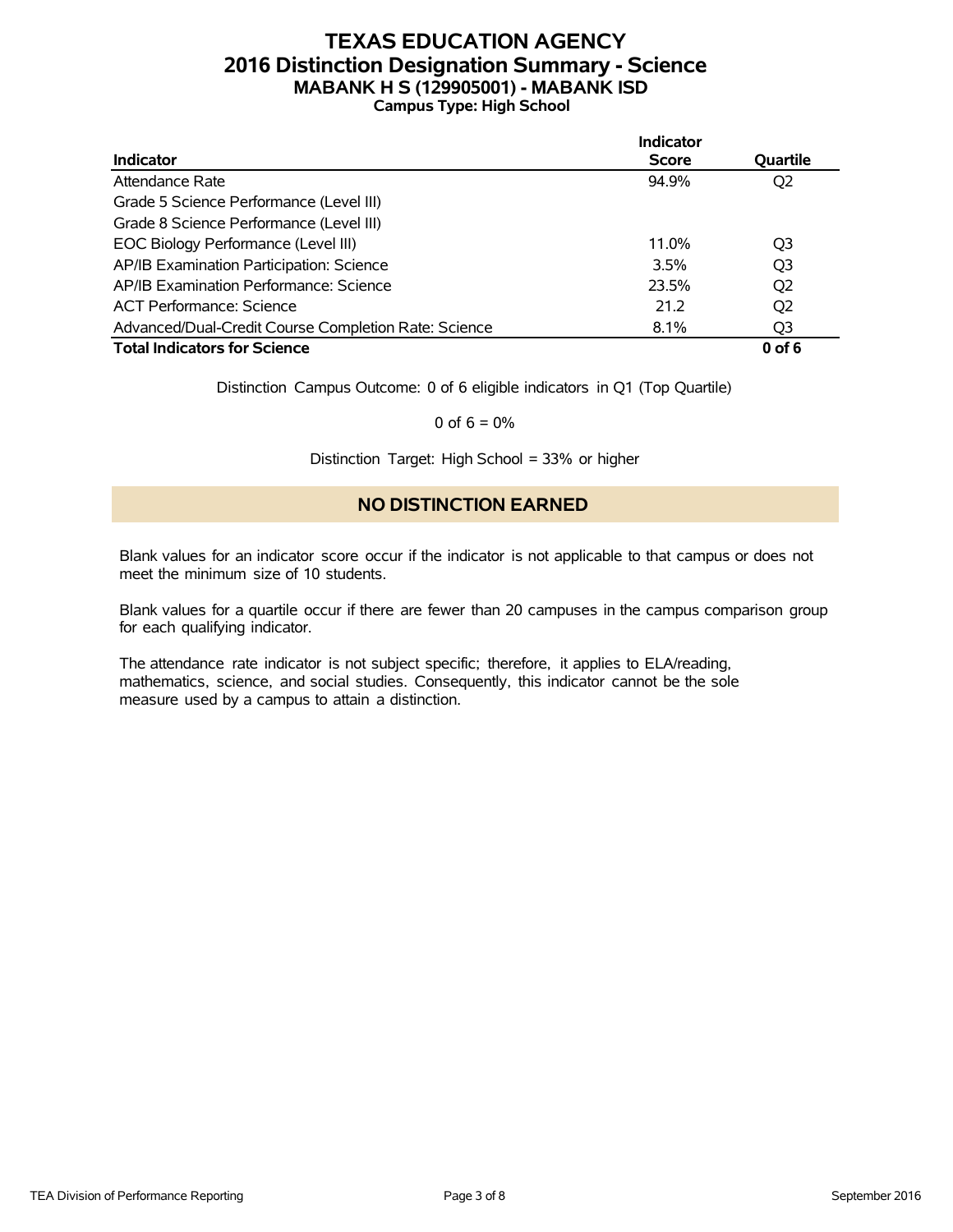### **TEXAS EDUCATION AGENCY 2016 Distinction Designation Summary - Social Studies MABANK H S (129905001) - MABANK ISD Campus Type: High School**

|                                                             | Indicator    |                |
|-------------------------------------------------------------|--------------|----------------|
| <b>Indicator</b>                                            | <b>Score</b> | Quartile       |
| Attendance Rate                                             | 94.9%        | Q <sub>2</sub> |
| Grade 8 Social Studies Performance (Level III)              |              |                |
| EOC U.S. History Performance (Level III)                    | 15.0%        | O4             |
| AP/IB Examination Participation: Social Studies             | 11.2%        | Q <sub>2</sub> |
| AP/IB Examination Performance: Social Studies               | 24.1%        | Q <sub>2</sub> |
| Advanced/Dual-Credit Course Completion Rate: Social Studies | 25.9%        | Q <sub>2</sub> |
| <b>Total Indicators for Social Studies</b>                  |              | $0$ of 5       |

Distinction Campus Outcome: 0 of 5 eligible indicators in Q1 (Top Quartile)

0 of  $5 = 0%$ 

Distinction Target: High School = 33% or higher

### **NO DISTINCTION EARNED**

Blank values for an indicator score occur if the indicator is not applicable to that campus or does not meet the minimum size of 10 students.

Blank values for a quartile occur if there are fewer than 20 campuses in the campus comparison group for each qualifying indicator.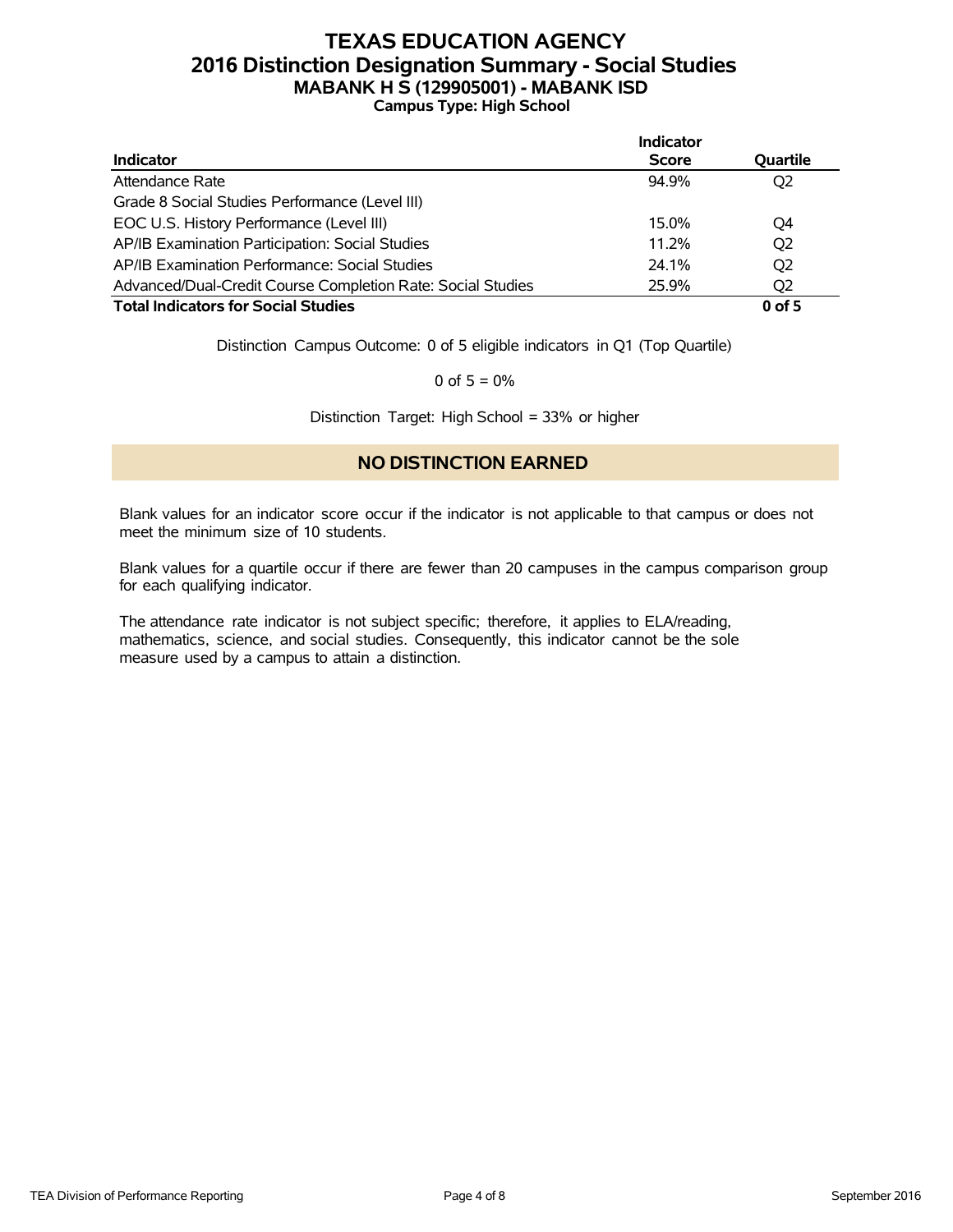### **TEXAS EDUCATION AGENCY 2016 Distinction Designation Summary - Top 25% in Student Progress MABANK H S (129905001) - MABANK ISD Campus Type: High School**

| <b>Campus Name</b><br><b>District Name</b><br><b>Score</b><br>1 WESTERN HILLS H S (220905015)<br><b>FORT WORTH ISD</b><br>33<br>2 LAMPASAS H S (141901001)<br>31<br><b>LAMPASAS ISD</b><br>3 CALHOUN H S (029901001)<br>30<br><b>CALHOUN COUNTY ISD</b><br>4 MEDINA VALLEY H S (163908001)<br>30<br><b>MEDINA VALLEY ISD</b><br>5 DENISON H S (091903001)<br>28<br><b>DENISON ISD</b><br>27<br>6 CARTHAGE H S (183902001)<br><b>CARTHAGE ISD</b><br>27<br><b>MABANK H S (129905001)</b><br><b>MABANK ISD</b><br>7 GATESVILLE H S (050902001)<br><b>GATESVILLE ISD</b><br>26<br>8 PRINCETON H S (043911001)<br>26<br>PRINCETON ISD<br>9 RANCHVIEW H S (057903007)<br>26<br><b>CARROLLTON-FARMERS BRANCH ISD</b><br>10 SPLENDORA H S (170907001)<br>26<br><b>SPLENDORA ISD</b><br>11 BIG SPRING H S (114901001)<br>25<br><b>BIG SPRING ISD</b><br>12 COLUMBIA H S (020907001)<br>25<br>COLUMBIA-BRAZORIA ISD<br>24<br>13 ALVARADO H S (126901001)<br><b>ALVARADO ISD</b><br>14 VAN H S (234906001)<br>24<br><b>VAN ISD</b><br>15 TULOSO-MIDWAY H S (178912001)<br>23<br>TULOSO-MIDWAY ISD<br>22<br>16 H M KING H S (137901001)<br>KINGSVILLE ISD<br>22<br>17 KILGORE H S (092902002)<br><b>KILGORE ISD</b><br>22<br>18 MINERAL WELLS H S (182903001)<br><b>MINERAL WELLS ISD</b><br>22<br>19 SEALY H S (008902001)<br><b>SEALY ISD</b> |
|--------------------------------------------------------------------------------------------------------------------------------------------------------------------------------------------------------------------------------------------------------------------------------------------------------------------------------------------------------------------------------------------------------------------------------------------------------------------------------------------------------------------------------------------------------------------------------------------------------------------------------------------------------------------------------------------------------------------------------------------------------------------------------------------------------------------------------------------------------------------------------------------------------------------------------------------------------------------------------------------------------------------------------------------------------------------------------------------------------------------------------------------------------------------------------------------------------------------------------------------------------------------------------------------------------------------------------------|
|                                                                                                                                                                                                                                                                                                                                                                                                                                                                                                                                                                                                                                                                                                                                                                                                                                                                                                                                                                                                                                                                                                                                                                                                                                                                                                                                      |
|                                                                                                                                                                                                                                                                                                                                                                                                                                                                                                                                                                                                                                                                                                                                                                                                                                                                                                                                                                                                                                                                                                                                                                                                                                                                                                                                      |
|                                                                                                                                                                                                                                                                                                                                                                                                                                                                                                                                                                                                                                                                                                                                                                                                                                                                                                                                                                                                                                                                                                                                                                                                                                                                                                                                      |
|                                                                                                                                                                                                                                                                                                                                                                                                                                                                                                                                                                                                                                                                                                                                                                                                                                                                                                                                                                                                                                                                                                                                                                                                                                                                                                                                      |
|                                                                                                                                                                                                                                                                                                                                                                                                                                                                                                                                                                                                                                                                                                                                                                                                                                                                                                                                                                                                                                                                                                                                                                                                                                                                                                                                      |
|                                                                                                                                                                                                                                                                                                                                                                                                                                                                                                                                                                                                                                                                                                                                                                                                                                                                                                                                                                                                                                                                                                                                                                                                                                                                                                                                      |
|                                                                                                                                                                                                                                                                                                                                                                                                                                                                                                                                                                                                                                                                                                                                                                                                                                                                                                                                                                                                                                                                                                                                                                                                                                                                                                                                      |
|                                                                                                                                                                                                                                                                                                                                                                                                                                                                                                                                                                                                                                                                                                                                                                                                                                                                                                                                                                                                                                                                                                                                                                                                                                                                                                                                      |
|                                                                                                                                                                                                                                                                                                                                                                                                                                                                                                                                                                                                                                                                                                                                                                                                                                                                                                                                                                                                                                                                                                                                                                                                                                                                                                                                      |
|                                                                                                                                                                                                                                                                                                                                                                                                                                                                                                                                                                                                                                                                                                                                                                                                                                                                                                                                                                                                                                                                                                                                                                                                                                                                                                                                      |
|                                                                                                                                                                                                                                                                                                                                                                                                                                                                                                                                                                                                                                                                                                                                                                                                                                                                                                                                                                                                                                                                                                                                                                                                                                                                                                                                      |
|                                                                                                                                                                                                                                                                                                                                                                                                                                                                                                                                                                                                                                                                                                                                                                                                                                                                                                                                                                                                                                                                                                                                                                                                                                                                                                                                      |
|                                                                                                                                                                                                                                                                                                                                                                                                                                                                                                                                                                                                                                                                                                                                                                                                                                                                                                                                                                                                                                                                                                                                                                                                                                                                                                                                      |
|                                                                                                                                                                                                                                                                                                                                                                                                                                                                                                                                                                                                                                                                                                                                                                                                                                                                                                                                                                                                                                                                                                                                                                                                                                                                                                                                      |
|                                                                                                                                                                                                                                                                                                                                                                                                                                                                                                                                                                                                                                                                                                                                                                                                                                                                                                                                                                                                                                                                                                                                                                                                                                                                                                                                      |
|                                                                                                                                                                                                                                                                                                                                                                                                                                                                                                                                                                                                                                                                                                                                                                                                                                                                                                                                                                                                                                                                                                                                                                                                                                                                                                                                      |
|                                                                                                                                                                                                                                                                                                                                                                                                                                                                                                                                                                                                                                                                                                                                                                                                                                                                                                                                                                                                                                                                                                                                                                                                                                                                                                                                      |
|                                                                                                                                                                                                                                                                                                                                                                                                                                                                                                                                                                                                                                                                                                                                                                                                                                                                                                                                                                                                                                                                                                                                                                                                                                                                                                                                      |
|                                                                                                                                                                                                                                                                                                                                                                                                                                                                                                                                                                                                                                                                                                                                                                                                                                                                                                                                                                                                                                                                                                                                                                                                                                                                                                                                      |
|                                                                                                                                                                                                                                                                                                                                                                                                                                                                                                                                                                                                                                                                                                                                                                                                                                                                                                                                                                                                                                                                                                                                                                                                                                                                                                                                      |
|                                                                                                                                                                                                                                                                                                                                                                                                                                                                                                                                                                                                                                                                                                                                                                                                                                                                                                                                                                                                                                                                                                                                                                                                                                                                                                                                      |
| 22<br>20 SULPHUR SPRINGS H S (112901002)<br>SULPHUR SPRINGS ISD                                                                                                                                                                                                                                                                                                                                                                                                                                                                                                                                                                                                                                                                                                                                                                                                                                                                                                                                                                                                                                                                                                                                                                                                                                                                      |
| 21<br>21 BROWNSBORO H S (107902001)<br><b>BROWNSBORO ISD</b>                                                                                                                                                                                                                                                                                                                                                                                                                                                                                                                                                                                                                                                                                                                                                                                                                                                                                                                                                                                                                                                                                                                                                                                                                                                                         |
| 21<br>22 INGLESIDE H S (205903001)<br><b>INGLESIDE ISD</b>                                                                                                                                                                                                                                                                                                                                                                                                                                                                                                                                                                                                                                                                                                                                                                                                                                                                                                                                                                                                                                                                                                                                                                                                                                                                           |
| 21<br>23 NORTH LAMAR H S (139911002)<br><b>NORTH LAMAR ISD</b>                                                                                                                                                                                                                                                                                                                                                                                                                                                                                                                                                                                                                                                                                                                                                                                                                                                                                                                                                                                                                                                                                                                                                                                                                                                                       |
| 21<br>24 PINE TREE H S (092904001)<br>PINE TREE ISD                                                                                                                                                                                                                                                                                                                                                                                                                                                                                                                                                                                                                                                                                                                                                                                                                                                                                                                                                                                                                                                                                                                                                                                                                                                                                  |
| 21<br>25 SPRINGTOWN H S (184902001)<br><b>SPRINGTOWN ISD</b>                                                                                                                                                                                                                                                                                                                                                                                                                                                                                                                                                                                                                                                                                                                                                                                                                                                                                                                                                                                                                                                                                                                                                                                                                                                                         |
| 26 BASTROP H S (011901001)<br>20<br><b>BASTROP ISD</b>                                                                                                                                                                                                                                                                                                                                                                                                                                                                                                                                                                                                                                                                                                                                                                                                                                                                                                                                                                                                                                                                                                                                                                                                                                                                               |
| 27 CARRIZO SPRINGS H S (064903001)<br><b>CARRIZO SPRINGS CISD</b><br>20                                                                                                                                                                                                                                                                                                                                                                                                                                                                                                                                                                                                                                                                                                                                                                                                                                                                                                                                                                                                                                                                                                                                                                                                                                                              |
| 20<br>28 FLORESVILLE H S (247901001)<br><b>FLORESVILLE ISD</b>                                                                                                                                                                                                                                                                                                                                                                                                                                                                                                                                                                                                                                                                                                                                                                                                                                                                                                                                                                                                                                                                                                                                                                                                                                                                       |
| 29 TAYLOR H S (246911001)<br>20<br><b>TAYLOR ISD</b>                                                                                                                                                                                                                                                                                                                                                                                                                                                                                                                                                                                                                                                                                                                                                                                                                                                                                                                                                                                                                                                                                                                                                                                                                                                                                 |
| 30 BURKBURNETT H S (243901001)<br><b>BURKBURNETT ISD</b><br>19                                                                                                                                                                                                                                                                                                                                                                                                                                                                                                                                                                                                                                                                                                                                                                                                                                                                                                                                                                                                                                                                                                                                                                                                                                                                       |
| 31 KAUFMAN H S (129903001)<br>19<br><b>KAUFMAN ISD</b>                                                                                                                                                                                                                                                                                                                                                                                                                                                                                                                                                                                                                                                                                                                                                                                                                                                                                                                                                                                                                                                                                                                                                                                                                                                                               |
| 32 PAMPA H S (090904001)<br>19<br><b>PAMPA ISD</b>                                                                                                                                                                                                                                                                                                                                                                                                                                                                                                                                                                                                                                                                                                                                                                                                                                                                                                                                                                                                                                                                                                                                                                                                                                                                                   |
| 19<br>33 PLEASANTON H S (007905001)<br>PLEASANTON ISD                                                                                                                                                                                                                                                                                                                                                                                                                                                                                                                                                                                                                                                                                                                                                                                                                                                                                                                                                                                                                                                                                                                                                                                                                                                                                |
| 19<br>34 ROCKPORT-FULTON H S (004901001)<br>ARANSAS COUNTY ISD                                                                                                                                                                                                                                                                                                                                                                                                                                                                                                                                                                                                                                                                                                                                                                                                                                                                                                                                                                                                                                                                                                                                                                                                                                                                       |
| 18<br>35 A C JONES H S (013901001)<br><b>BEEVILLE ISD</b>                                                                                                                                                                                                                                                                                                                                                                                                                                                                                                                                                                                                                                                                                                                                                                                                                                                                                                                                                                                                                                                                                                                                                                                                                                                                            |
| 18<br>36 LIBERTY H S (146906001)<br><b>LIBERTY ISD</b>                                                                                                                                                                                                                                                                                                                                                                                                                                                                                                                                                                                                                                                                                                                                                                                                                                                                                                                                                                                                                                                                                                                                                                                                                                                                               |
| 37 WH FORD H S (116908001)<br>18<br><b>OUINLAN ISD</b>                                                                                                                                                                                                                                                                                                                                                                                                                                                                                                                                                                                                                                                                                                                                                                                                                                                                                                                                                                                                                                                                                                                                                                                                                                                                               |
| 38 SILSBEE H S (100904001)<br>17<br>SILSBEE ISD                                                                                                                                                                                                                                                                                                                                                                                                                                                                                                                                                                                                                                                                                                                                                                                                                                                                                                                                                                                                                                                                                                                                                                                                                                                                                      |
| 39 LIVINGSTON H S (187907002)<br>16<br><b>LIVINGSTON ISD</b>                                                                                                                                                                                                                                                                                                                                                                                                                                                                                                                                                                                                                                                                                                                                                                                                                                                                                                                                                                                                                                                                                                                                                                                                                                                                         |
| 13<br>40 BURNET H S (027903001)<br><b>BURNET CISD</b>                                                                                                                                                                                                                                                                                                                                                                                                                                                                                                                                                                                                                                                                                                                                                                                                                                                                                                                                                                                                                                                                                                                                                                                                                                                                                |

Top 25% in Student Progress Target = Index 2 Score of 26

### **DISTINCTION EARNED**

Blank values for an Index 2 Score occur if the indicator is not applicable to that campus or does not meet the minimum size of 10.

Where Index 2 scores are identical the campuses are listed alphabetically by campus name.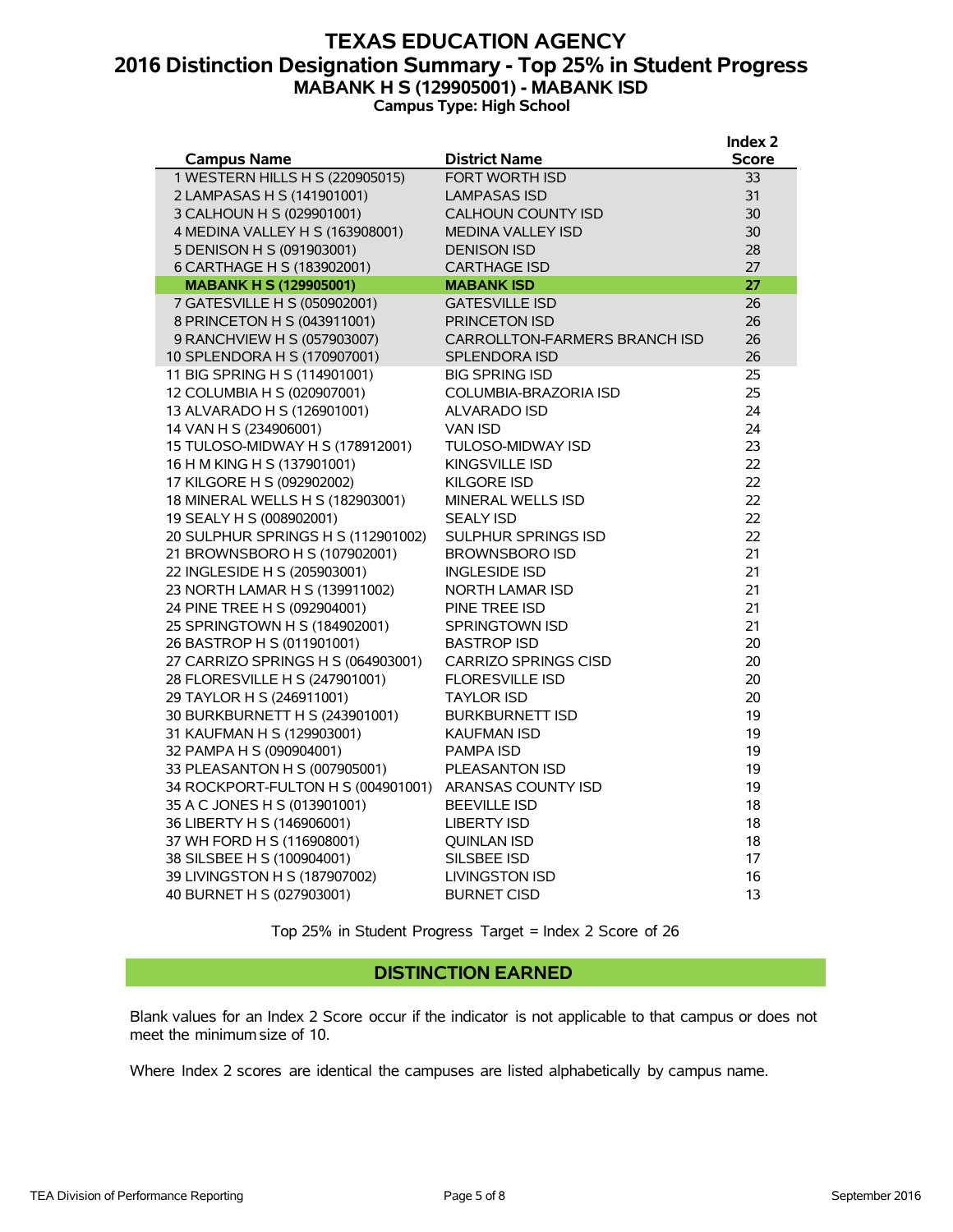### **TEXAS EDUCATION AGENCY 2016 Distinction Designation Summary - Top 25% in Closing Performance Gaps MABANK H S (129905001) - MABANK ISD Campus Type: High School**

|                                    |                               | Index <sub>3</sub> |
|------------------------------------|-------------------------------|--------------------|
| <b>Campus Name</b>                 | <b>District Name</b>          | <b>Score</b>       |
| 1 LAMPASAS H S (141901001)         | LAMPASAS ISD                  | 49                 |
| 2 MEDINA VALLEY H S (163908001)    | <b>MEDINA VALLEY ISD</b>      | 48                 |
| 3 SULPHUR SPRINGS H S (112901002)  | <b>SULPHUR SPRINGS ISD</b>    | 47                 |
| 4 DENISON H S (091903001)          | <b>DENISON ISD</b>            | 46                 |
| 5 TULOSO-MIDWAY H S (178912001)    | <b>TULOSO-MIDWAY ISD</b>      | 46                 |
| 6 BROWNSBORO H S (107902001)       | <b>BROWNSBORO ISD</b>         | 45                 |
| 7 SPRINGTOWN H S (184902001)       | SPRINGTOWN ISD                | 45                 |
| 8 PRINCETON H S (043911001)        | <b>PRINCETON ISD</b>          | 44                 |
| 9 CALHOUN H S (029901001)          | <b>CALHOUN COUNTY ISD</b>     | 43                 |
| 10 GATESVILLE H S (050902001)      | <b>GATESVILLE ISD</b>         | 43                 |
| 11 KILGORE H S (092902002)         | <b>KILGORE ISD</b>            | 43                 |
| 12 SPLENDORA H S (170907001)       | <b>SPLENDORA ISD</b>          | 43                 |
| 13 FLORESVILLE H S (247901001)     | <b>FLORESVILLE ISD</b>        | 42                 |
| 14 INGLESIDE H S (205903001)       | <b>INGLESIDE ISD</b>          | 42                 |
| <b>MABANK H S (129905001)</b>      | <b>MABANK ISD</b>             | 42                 |
| 15 MINERAL WELLS H S (182903001)   | <b>MINERAL WELLS ISD</b>      | 42                 |
| 16 RANCHVIEW H S (057903007)       | CARROLLTON-FARMERS BRANCH ISD | 42                 |
| 17 ROCKPORT-FULTON H S (004901001) | ARANSAS COUNTY ISD            | 42                 |
| 18 VAN H S (234906001)             | VAN ISD                       | 42                 |
| 19 WESTERN HILLS H S (220905015)   | FORT WORTH ISD                | 42                 |
| 20 CARTHAGE H S (183902001)        | <b>CARTHAGE ISD</b>           | 41                 |
| 21 KAUFMAN H S (129903001)         | <b>KAUFMAN ISD</b>            | 41                 |
| 22 PINE TREE H S (092904001)       | PINE TREE ISD                 | 41                 |
| 23 SILSBEE H S (100904001)         | SILSBEE ISD                   | 40                 |
| 24 BASTROP H S (011901001)         | <b>BASTROP ISD</b>            | 39                 |
| 25 BURKBURNETT H S (243901001)     | <b>BURKBURNETT ISD</b>        | 39                 |
| 26 NORTH LAMAR H S (139911002)     | <b>NORTH LAMAR ISD</b>        | 39                 |
| 27 PAMPA H S (090904001)           | PAMPA ISD                     | 39                 |
| 28 PLEASANTON H S (007905001)      | PLEASANTON ISD                | 39                 |
| 29 SEALY H S (008902001)           | <b>SEALY ISD</b>              | 39                 |
| 30 ALVARADO H S (126901001)        | <b>ALVARADO ISD</b>           | 38                 |
| 31 CARRIZO SPRINGS H S (064903001) | CARRIZO SPRINGS CISD          | 38                 |
| 32 COLUMBIA H S (020907001)        | COLUMBIA-BRAZORIA ISD         | 38                 |
| 33 TAYLOR H S (246911001)          | <b>TAYLOR ISD</b>             | 36                 |
| 34 WH FORD H S (116908001)         | QUINLAN ISD                   | 35                 |
| 35 BIG SPRING H S (114901001)      | <b>BIG SPRING ISD</b>         | 34                 |
| 36 LIBERTY H S (146906001)         | <b>LIBERTY ISD</b>            | 34                 |
| 37 LIVINGSTON H S (187907002)      | <b>LIVINGSTON ISD</b>         | 34                 |
| 38 BURNET H S (027903001)          | <b>BURNET CISD</b>            | 32                 |
| 39 A C JONES H S (013901001)       | <b>BEEVILLE ISD</b>           | 31                 |
| 40 H M KING H S (137901001)        | KINGSVILLE ISD                | 28                 |

Top 25% in Closing Performance Gaps Target = Index 3 Score of 43

### **NO DISTINCTION EARNED**

Blank values for an Index 3 Score occur if the indicator is not applicable to that campus or does not meet the minimum size of 10.

Where Index 3 scores are identical the campuses are listed alphabetically by campus name.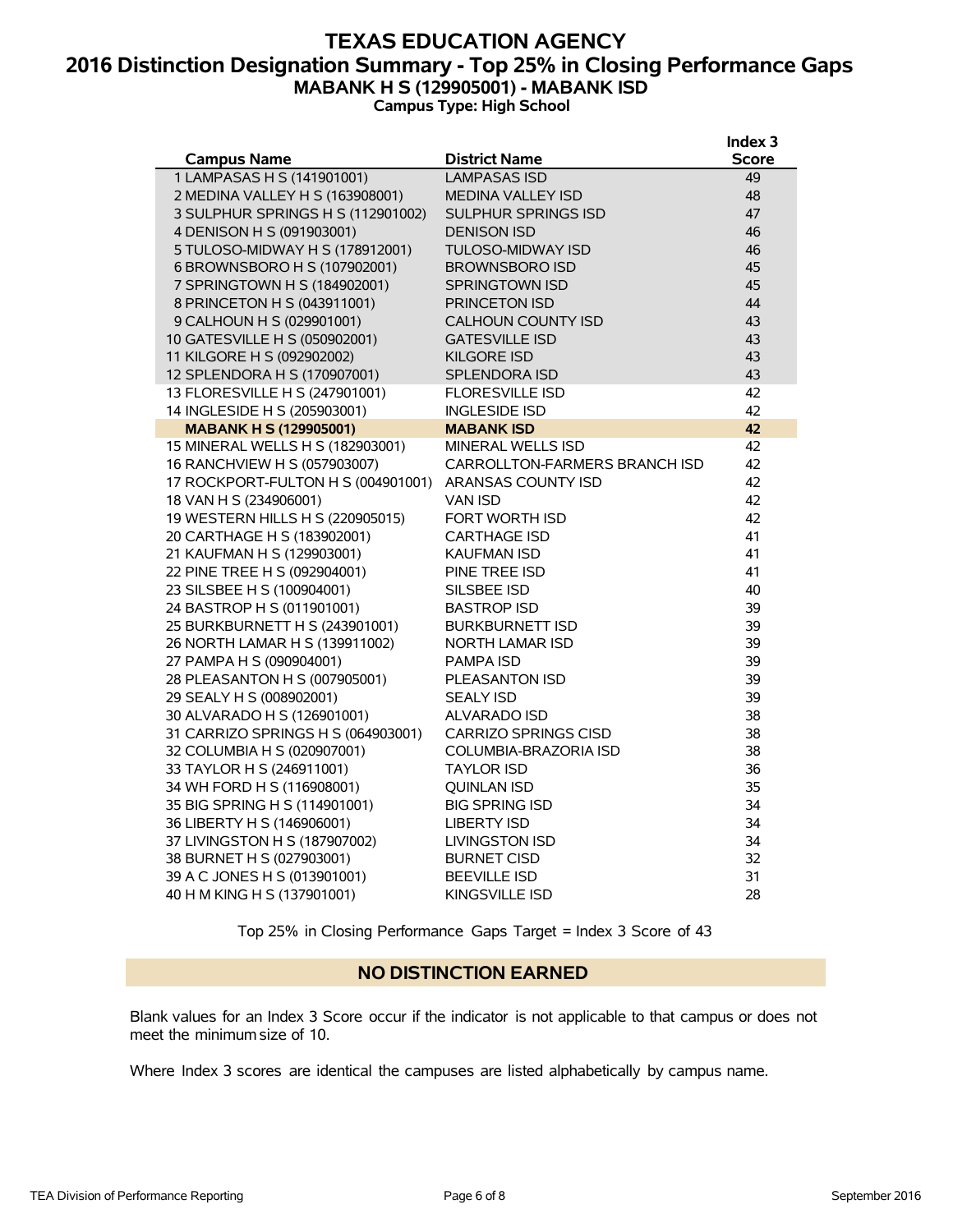### **TEXAS EDUCATION AGENCY 2016 Distinction Designation Summary - Postsecondary Readiness MABANK H S (129905001) - MABANK ISD Campus Type: High School**

|                                                             | <b>Indicator</b> |                 |
|-------------------------------------------------------------|------------------|-----------------|
| <b>Indicator</b>                                            | <b>Score</b>     | Quartile        |
| Index 4 - Percent at STAAR Postsecondary Readiness Standard | 52.0%            | Q2              |
| Four-Year Longitudinal Graduation Rate                      | 92.2%            | Q <sub>3</sub>  |
| Four-Year Longitudinal Graduation Plan Rate*                | 92.1%            | Q <sub>1</sub>  |
| College-Ready Graduates                                     | 41.0%            | Q <sub>1</sub>  |
| Advanced/Dual-Credit Course Completion Rate: Any Subject    | 46.1%            | Q <sub>3</sub>  |
| AP/IB Examination Performance: Any Subject                  | 43.0%            | Q <sub>2</sub>  |
| <b>SAT/ACT Participation</b>                                | 43.2%            | O4              |
| <b>SAT/ACT Performance</b>                                  | 28.1%            | O1              |
| <b>CTE-Coherent Sequence Graduates</b>                      | 76.1%            | Q <sub>2</sub>  |
| <b>Total Indicators for Postscoppdany Poodingss</b>         |                  | $20$ f $\Omega$ |

**Total Indicators for Postsecondary Readiness 3 of 9**

Evaluation of campus outcomes: 3 of 9 eligible indicators in Q1 (Top Quartile)

#### 3 of  $9 = 33%$

Distinction Target: High School = 33% or higher

### **DISTINCTION EARNED**

Blank values for an indicator score occur if the indicator is not applicable to that campus or does not meet the minimum size of 10 students.

Blank values for a quartile occur if there are fewer than 20 campuses in the campus comparison group for each qualifying indicator.

\*The four-year longitudinal graduation plan rate is determined by comparing the all students RHSP/DAP rate and the all students RHSP/DAP/FHSP-E/FHSP-DLA rate. The higher of the two rates is used for distinction designations. Refer to the Index 4 Data Table for details.